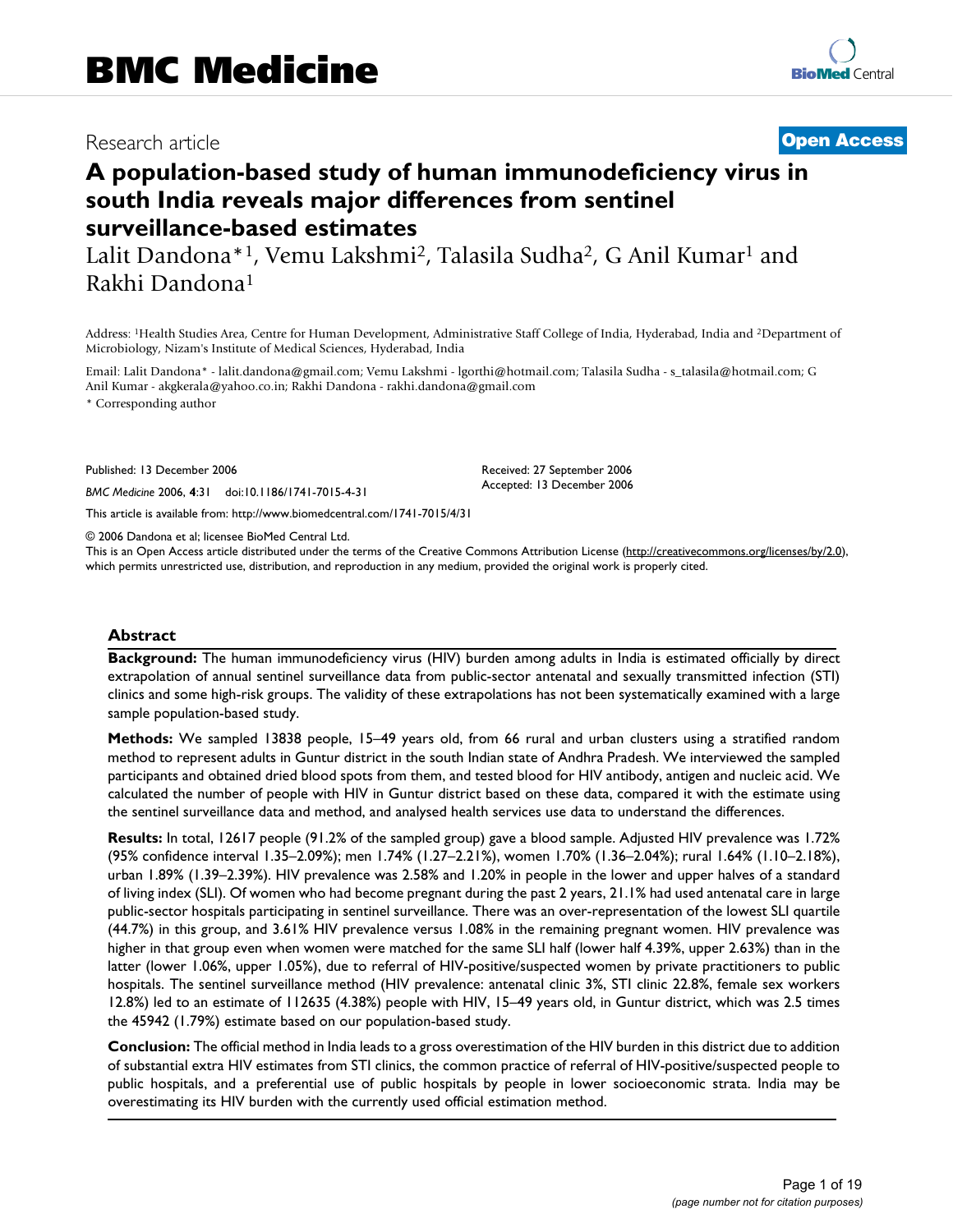# **Background**

It has been suggested recently that India now has the highest number of people living with human immunodeficiency virus (HIV) in the world [1]. India's national organisation for control of acquired immunodeficiency disease syndrome (AIDS), the National AIDS Control Organization (NACO), uses public-sector sentinel surveillance data to estimate the HIV burden annually [2,3]. However, the validity of arriving at population estimates from direct extrapolation of the sentinel surveillance HIV data, as is currently done in India, has not yet been systematically examined [3,4]. A reliable estimate of HIV burden is critical, as it is the first step towards informed planning of HIV control including treatment requirements. The importance of HIV estimates is highlighted by the marked attention received by the Joint United Nations programme on AIDS (UNAIDS) estimates for countries around the world released every 2 years, and the extensive work carried out on HIV estimation by the UNAIDS reference group on estimates, modelling and projections [1,5]. However, research to improve HIV estimates has so far been carried out predominantly in sub-Saharan Africa. Primary research to inform accurate HIV estimation in India has been sorely missing [4]. Consequently, UNAIDS estimates the plausibility range of the HIV burden for India to be very wide: 3.4–9.4 million for 2005 [1]. Clearly, a three-fold plausibility range is not optimum for informed planning of HIV control in India.

A large annual sentinel surveillance is carried out in India in the third quarter of each year, which includes data predominantly from public-sector antenatal clinics and sexually transmitted infection (STI) clinics, and also from some high-risk groups [2,3,6]. In 2005, this included 703 sites and HIV testing on 225600 people [2]. In principle, the total number of adults with HIV in each Indian state is estimated by adding the following: (i) adults in the general population having HIV (estimated by applying the median HIV prevalence from antenatal clinics, mostly at medical colleges and district headquarter hospitals, more or less directly to the adult population); (ii) adults with STIs having HIV (estimated by applying the median HIV prevalence from STI clinics, mostly at medical colleges and district headquarter hospitals, to 5–6% of the adult population assumed to get STIs every year); and (iii) highrisk groups having HIV (estimated by applying the HIV prevalence from some sites for female sex workers, men who have sex with men, and intravenous drug users to their estimated total number not covered by the preceding STI component) [6]. Application of this method to the south Indian state of Andhra Pradesh, which is estimated to have the highest HIV burden of all states in India, resulted in an estimate of 1.45 million people, 15–49 years of age, with HIV in 2005 according to NACO (Table 1).

Two previously published studies have attempted comparison of population-based HIV prevalence with publicsector antenatal clinic sentinel prevalence in India; the first in a sample of 1981 people from three districts in the state of Tamil Nadu [7], and the second in a sample of 2870 people from a district of Tamil Nadu [8]. However, the sample sizes of these studies were too small for reliable comparison with the sentinel surveillance antenatal HIV prevalence of 1% in Tamil Nadu, and comparison of the total HIV burden estimate from population-based data with that using the complete official sentinel surveillance method was not attempted. No large populationbased study of HIV distribution that has systematically assessed the validity of estimating HIV burden with the currently used sentinel surveillance method has been reported from India [3,4]. Apart from this critical deficiency in the evidence base for HIV in India, a detailed assessment of the dynamics of risk factors for HIV in the general population, needed to plan informed HIV prevention strategies, has also not been reported from any large population-based study in India. To address these deficiencies, we conducted a population-based study of HIV distribution and its risk factors in Guntur district in the state of Andhra Pradesh. According to the sentinel surveillance data, Andhra Pradesh, with a population of 80 million in 2005, is estimated to have the highest burden of HIV among Indian states, and Guntur district is estimated to have one of the highest prevalence in this state [2,9].

In this study, we compared the population-based HIV estimates from this study with those obtained using the official sentinel surveillance method to identify issues that may need to be addressed to make the HIV estimation process in India more accurate.

# **Methods**

# *Population-based sample and procedures*

Guntur district in Andhra Pradesh had a population of 4.46 million in the 2001 census, with 29% urban [10]. The district is divided into 57 mandals (administrative units), of which 45 have a totally rural population. Urban areas include two class I urban cities with populations > 100000, and 10 smaller towns. For the purpose of sampling, we divided the district into three geographic regions of approximately equal area that had broadly similar distributions of development indicators (literacy, assets, and electricity and water access) by census data [10,11] (Figure 1).

Of the three regions, the eastern region, with a river delta and fertile land, has the highest levels of development indicators and population density, and the western region the lowest. For the urban sample, we selected Guntur city (population 514500) to represent the class I urban cities, and Narsaraopet town (population 95300) to represent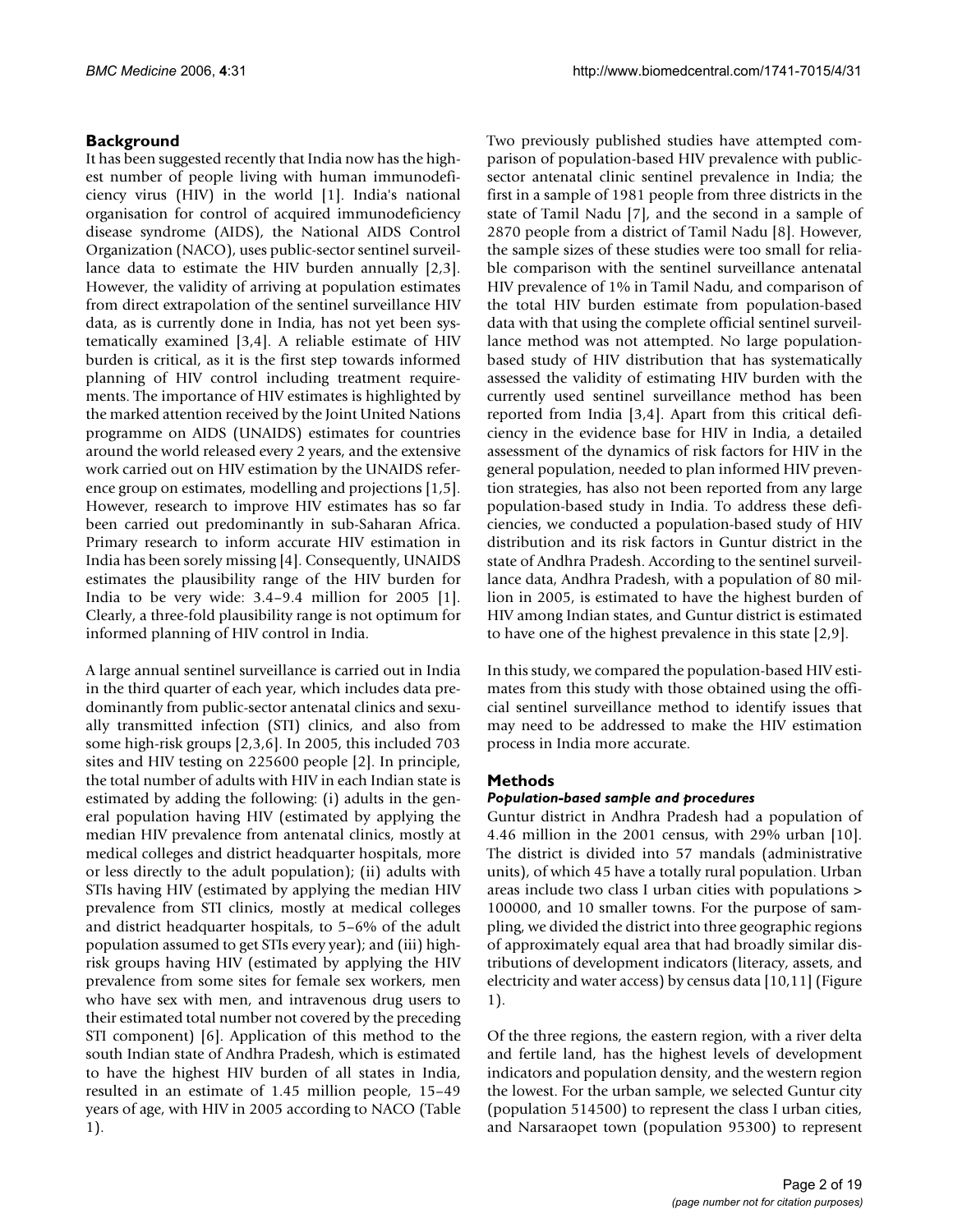| Population category       | Sentinel surveillance based calculations by NACO* |                             |                 |
|---------------------------|---------------------------------------------------|-----------------------------|-----------------|
|                           | 2005 population (15–49 years)                     | HIV prevalence <sup>+</sup> | Number with HIV |
| Urban men                 | 6 131 043 ±                                       | 0.0240                      | 147 145         |
| Urban women               | 5 881 092±                                        | 0.0200                      | 117622          |
| Rural men                 | 14 464 583±                                       | 0.0240                      | 347 150         |
| Rural women               | 14 178 474 ±                                      | 0.0200                      | 283 569         |
| Urban men with STI        | 391 3436                                          | 0.2280                      | 89 2 2 6        |
| Urban women with STI      | 340 9786                                          | 0.1900                      | 64 786          |
| Rural men with STI        | 972 5396                                          | 0.2280                      | 221739          |
| Rural women with STI      | 870 0776                                          | 0.1900                      | 165 315         |
| Female sex workers        | 117635                                            | 0.1280                      | 15 057          |
| Men who have sex with men | 5 082**                                           | 0.0645                      | 328             |
| Total                     | 43 352 845                                        | 0.0335                      | 45  937         |

**Table 1: Estimation of HIV burden by NACO in people 15–49 years of age in Andhra Pradesh, based on sentinel surveillance data for 2005**

\*These calculations carried out by NACO.

†HIV prevalence from the sentinel surveillance of 2005 in Andhra Pradesh applied as follows [2,6]: median HIV prevalence of 2% from 23 antenatal sentinel surveillance clinics at medical colleges or district headquarter hospitals (sample 400 at each clinic, range of HIV prevalence 0.25–3.5%) applied to urban and rural women 15–49 years old, and 20% higher prevalence than this applied to urban and rural men; median HIV prevalence of 22.8% from 11 STI sentinel surveillance clinics mostly at medical colleges or district headquarter hospitals (sample 250 at 10 clinics and 219 at one clinic, range of HIV prevalence 4–32.4%) applied to urban and rural men assumed to get STI annually, and 83.3% of this prevalence applied to urban and rural women assumed to get STI annually; median HIV prevalence of 12.8% from seven sentinel surveillance sites for female sex workers (sample 250 each, range of HIV prevalence 5.2–26.8%); HIV prevalence of 6.45% from one sentinel surveillance site for men who have sex with men (sample 217); the total HIV prevalence of 3.35% in people 15–49 years of age calculated by dividing the total number calculated to have HIV by the total population in this age group.

‡Excludes men and women shown separately in other categories below.

§In this method, 6% urban men and women and 6.3% rural men and women were assumed to get STI annually; this portion was assumed to cover

high-risk groups in the population, excluding female sex workers and men who have sex with men, shown separately [3,6]. ¶0.55% of urban and rural women 15–49 years of age, comprising that portion of female sex workers not expected to be covered in the STI

component of the calculations [6].

\*\*Number of men who have sex with men estimated in Andhra Pradesh who were not expected to be covered in the STI component of the calculations.

the smaller towns, as these had the largest population contribution to their respective urban categories, and also because these two urban areas have antenatal clinics that provide data for sentinel surveillance, which would enable comparisons between estimates from the population and those from the antenatal clinics. For the rural sample, we initially selected one rural mandal in each of the three geographic regions in which the three development indicators were closest in combination to the rural median for the respective region, taking into account that the selected rural mandal should not be immediately next to either of the two class I cities in the district to avoid direct urban influence of large cities. To this, we added the rural portion of Narsaraopet mandal in the central region, with the intention of comparing the combined rural/urban data from Narsaraopet with the antenatal clinic data from Narsaraopet town. The populations of the four selected rural mandals were: Durgi 44600, Mupalla 41 500, Narsaraopet 84300, and Kollur 55900.

Based on census data, we divided Guntur city into 365 clusters and Narsaraopet town into 66 clusters of mostly 1300–1600 population and categorized them into lower, middle and upper socioeconomic strata. We then randomly selected 24 clusters in Guntur city and 8 in Narsaraopet town such that the proportion of selected clusters in each socioeconomic strata were similar to their proportion among the total clusters in each of these two urban areas. We also estimated the homeless population in Guntur city and Narsaraopet town and selected the largest homeless cluster in each to include 1% of the urban sample to represent the homeless. In the selected rural mandals, we divided large villages into segments of 1300– 1600 population each, and combined villages with smaller population with others to make a cluster size of 1300–1600 population each, resulting in 30–60 clusters in the four mandals. We then randomly selected eight clusters in each of the four mandals.

Within each cluster (other than the two homeless clusters) we enumerated the households and residents. A household was defined as people eating from the same kitchen. A resident was defined as a person living in that city, town or village for the past 6 months or more; this minimum residence period was used to allow some time to participate in the HIV dynamics of the sampled areas. All residents 15–49 years of age in the selected cluster were considered eligible. Systematic sampling, with the first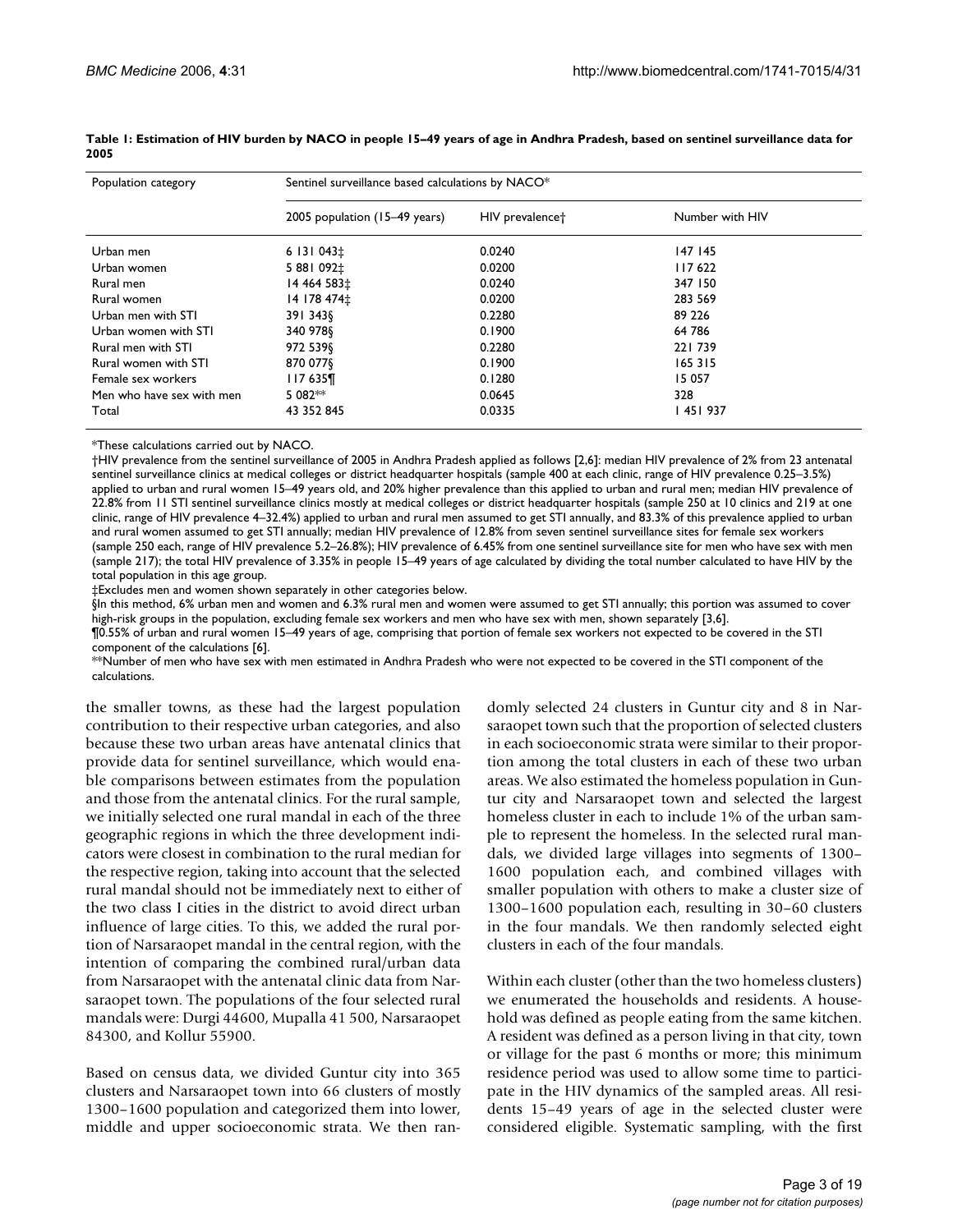

**Figure 1** Locations sampled in Guntur district for the population-based study.

number drawn randomly, was carried out to sample households with the aim of sampling 200–230 eligible people in each cluster. This usually required a sampling interval between 3 and 5 for households, depending on the total number of households and eligible people in a cluster. All 15–49-year-old people in the selected households were considered sampled for the study. The first 44 homeless 15–49-year-olds in the selected homeless cluster in Guntur city and the first 16 in Narsaraopet town were sampled.

With this sampling approach, about 13800 people 15–49 years of age would be sampled for the study in 66 clusters. Assuming a participation rate of 90% of the eligible people, based on our pilot studies, we estimated a sample participation of about 12400 people, approximately equal men/women and rural/urban. At the time of planning this study in mid-2004, the most recent sentinel surveillance of 2003 had shown a HIV prevalence of 3.75% (15/400) at the Guntur antenatal clinic, which is one of the 23 clinics at medical colleges or district headquarter hospitals in Andhra Pradesh from which data are used by NACO for making population estimates, and the HIV prevalence among all 8870 women who attended this antenatal clinic and received prevention of mother to child transmission (PMTCT) HIV services (86.1% of all new antenatal registrations) during the most recent annual cycle 2003–04 was 3.07% (95% confidence interval [CI] 2.71– 3.43%). As this PMTCT prevalence was based on a much large sample size than the annual antenatal sentinel surveillance, we used a 3% antenatal HIV prevalence to calculate for reliable comparison the sample size needed in the population-based study. Assuming a cluster design effect of 2.5, the anticipated sample size of 6200 women in our study would have 87% power to detect a 25% difference from the antenatal HIV prevalence at the 95% confidence level, and the anticipated total sample size of 12400 in our study would have 93% power to detect a 20% difference from the antenatal HIV prevalence at the 95% confidence level [12,13].

Data were collected in the rural clusters during September 2004–February 2005, and in the urban clusters during March-September 2005. Trained field investigators obtained informed consent from eligible people for participation in the study, followed by confidential interview that included demographic data, detailed history of risk factors and history of relevant health-service use. As part of the demographic data, we administered a standard of living index (SLI) based on living conditions and owner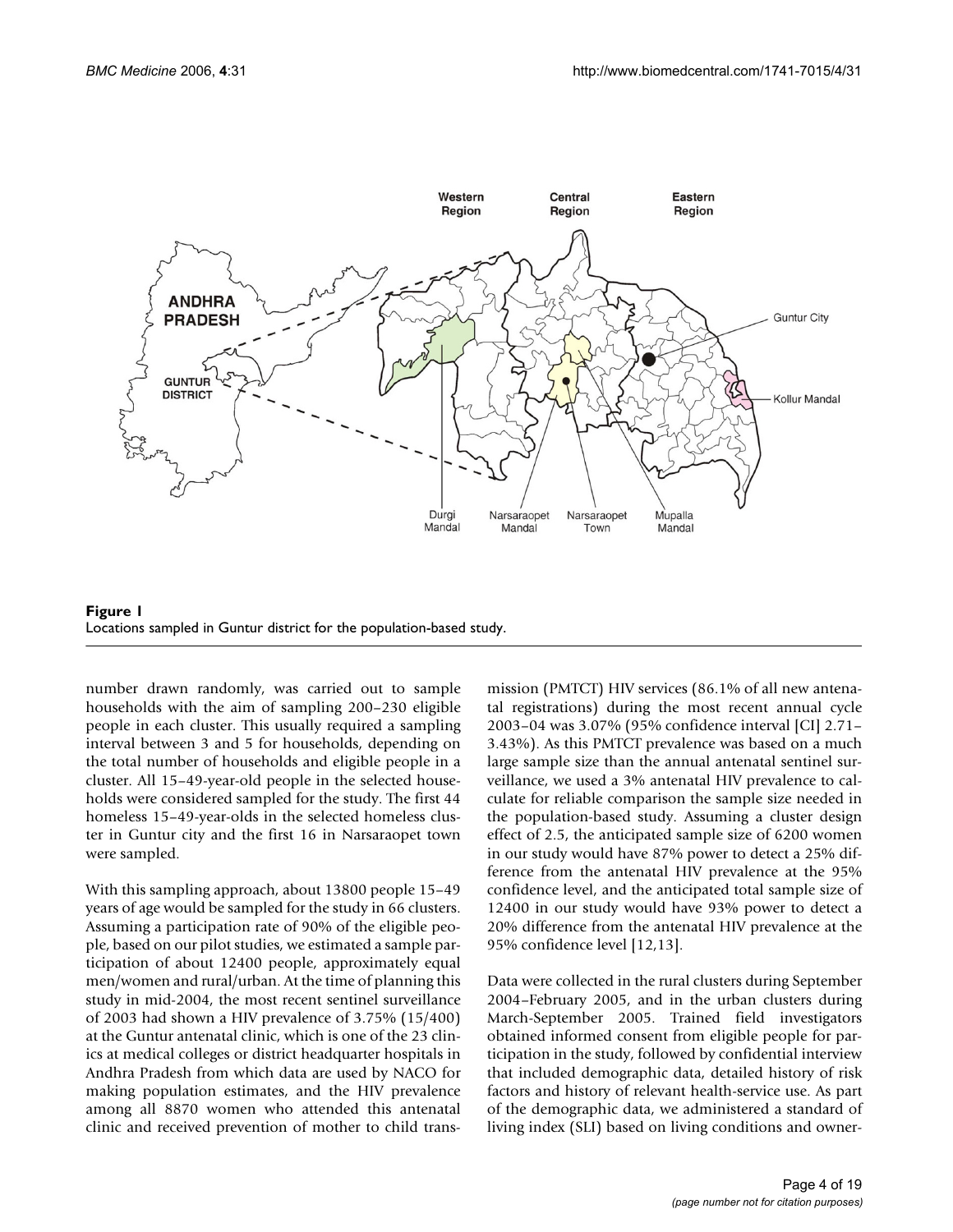ship of assets, which was adapted from an index used previously by the National Family Health Survey in India [14]. A blood sample from each respondent was obtained on filter paper (Whatman No. 3; Whatman International Ltd, Maidstone, Kent, UK) by the finger-prick method, preferably six drops, which were allowed to dry. These dried blood spots were stored in sealed polythene bags with desiccant in the field office at room temperature for a maximum of 1 week, and were transported weekly to the laboratory in Hyderabad. Because the HIV test results would be unlinked to respondent identity, those interested in knowing their HIV status were referred to the nearest voluntary counselling and testing centre.

At least five attempts were made to reach all eligible people, including visits at a later time for those who were travelling during the initial round of data collection in a particular cluster. Basic demographic data, including occupation, and the reason for non-participation were documented for those who did not participate in the study.

Ethics approval for this study was obtained from the institutional ethics committees of the Administrative Staff College of India and Nizam's Institute of Medical Sciences, Hyderabad, India. This study complied with the principles expressed in the Declaration of Helsinki.

# *Laboratory methods*

On arrival at the laboratory, the dried blood samples were stored under refrigeration at 2–8°C until testing for HIV was performed. The testing strategy was aimed at detecting HIV antibody (which appears about 3 weeks after infection), p24 antigen (which appears during the second or third week after infection), and viral nucleic acid (which appears during the first week after infection) [15-17]. A 6 mm punch of the dried blood spot was eluted overnight with 0.15 M phosphate-buffered saline to obtain the sample for testing. All 12617 samples were initially tested for HIV antibody or antigen by a fourth-generation ELISA (Murex HIV Combi Assay; Murex Biotech, Dartford, UK). The positive samples were tested by a third-generation ELISA (Murex HIV; Murex Biotech) to confirm the presence of HIV antibody, and those that tested positive were re-tested with a third-generation rapid HIV test (HIV Tridot; J. Mitra, New Delhi, India) to distinguish between HIV-1 and HIV-2 antibodies. The samples negative with the third-generation ELISA were tested with another fourth-generation ELISA (Vidas HIV Duo Ultra; bioMérieux, Marcy-l'Etoile, France) and an antigen-specific kit (Vidas HIV p24; bioMérieux) to confirm the presence of p24 antigen. Of the samples negative for both antibody and antigen, a subset of 585 samples belonging to people who were considered at relatively high risk of HIV (men or women with a HIV-positive spouse who had

last had sex with the spouse within the past 15 days, men who had had sex with a female sex worker in the past 6 months and had last had sex with a woman within the past 15 days, identified female sex workers, men who had had sex with a man in the past 15 days, and men or women with current multiple sex partners and who had last had sex within the past 15 days) underwent qualitative PCR (Amplicor 1.5; Roche Molecular Diagnostics, Branchburg, USA) testing in pools of 10 samples for HIV viral nucleic acid to detect very recent infections. Pooling of samples as high as 96–100 for detecting HIV nucleic acid has been reported not to lead to significant loss of sensitivity [18,19].

A systematic random sample of 10% of all samples negative for HIV antibody, antigen or nucleic acid (1238) underwent quality-assurance testing. This was carried out by repeating the fourth-generation ELISA (Murex) for individual samples and PCR (Amplicor) for 10-sample pools. All retested samples remained negative with both these tests.

To determine comparability of detecting HIV from venous blood and dried blood samples, we collected both types of samples from 225 people known to have HIV and tested them in our laboratory with the fourth-generation ELISA (Murex). All samples of venous blood and dried blood samples tested positive for HIV. The literature has also reported very high sensitivity for detection of HIV from dried blood spots by ELISA and PCR compared with serum from venous blood [20,21].

The time lag between collection of blood samples and the initial ELISA testing in the laboratory was a maximum of 2 months, with the majority tested within 3 weeks. All other testing on samples stored at 2–8°C was completed within 20 months of sample collection. Previous reports have indicated no significant loss of sensitivity for detecting HIV from dried blood spots stored under refrigeration for up to 20 weeks and 36 months for ELISA and PCR, respectively [21,22].

# *Sentinel surveillance and related data*

We obtained HIV data from the 2005 sentinel surveillance in Andhra Pradesh carried out at antenatal clinics, STI clinics, and sites for female sex workers and men who have sex with men, for comparison with our populationbased data. We obtained the method used by NACO for estimating HIV burden based on sentinel surveillance data. HIV testing in the sentinel surveillance, and in PMTCT services at antenatal clinics, is carried out with a combination of third-generation ELISA and rapid tests.

In order to determine the profile of the users of the two sentinel surveillance antenatal clinics in Guntur district,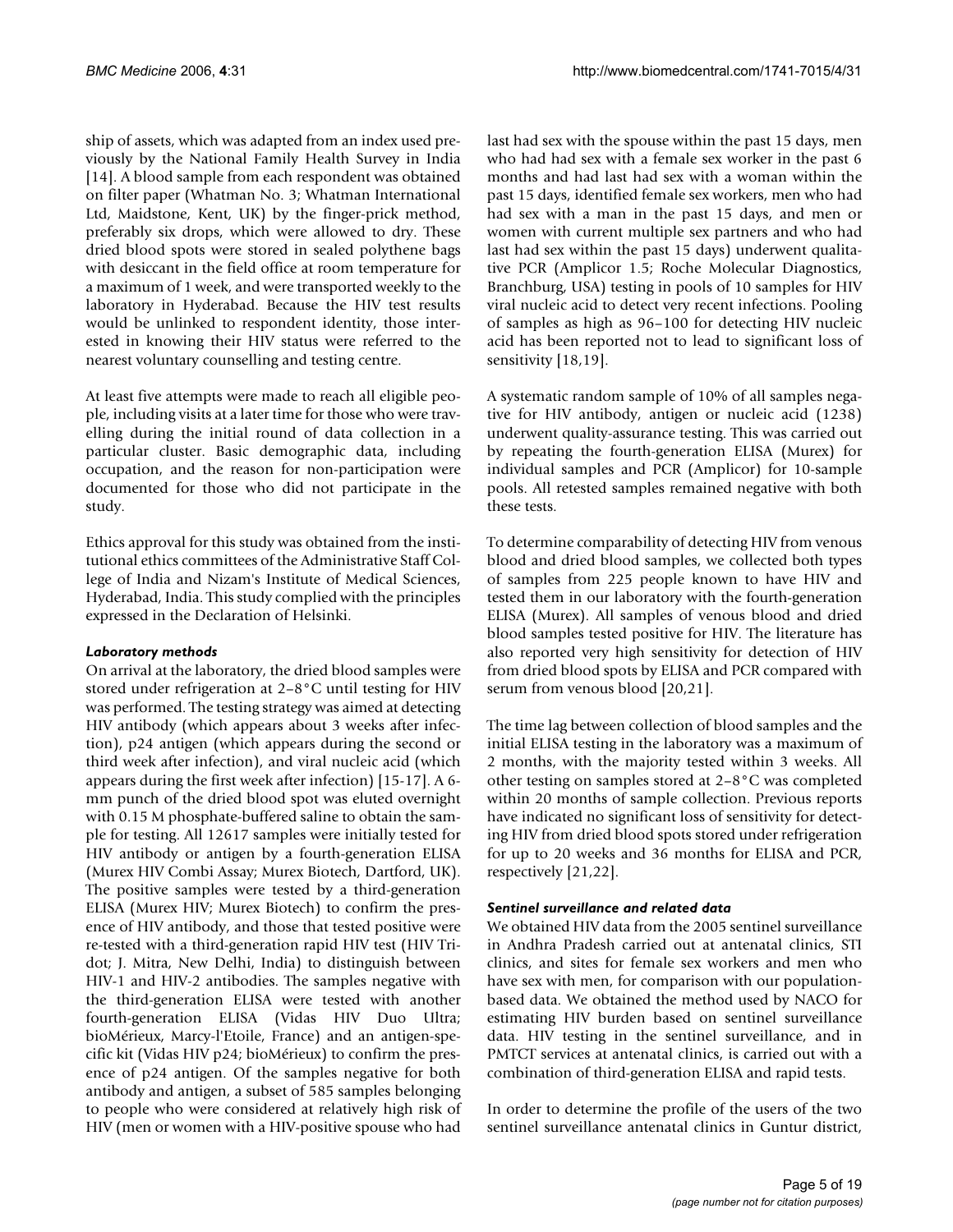we obtained demographic data on and administered the SLI to 487 and 402 consecutive antenatal clinic attendees at Guntur and Narsaraopet, respectively, during a fixed time interval aimed at obtaining a sample of at least 400 at each clinic. We also assessed the referral pattern to these clinics in this sample.

# *Statistical analysis*

Statistical analyses were carried out using SPSS software (SPSS Inc, Chicago, IL, USA). The HIV estimate in each cluster, except the two homeless clusters, was age-standardized separately for both sexes with the age distribution in the rural and urban populations of Guntur district [23]. For each rural mandal, the HIV estimate in each of the eight clusters was given equal weight. For Guntur city and Narsaraopet town, HIV estimates in the homeless were given weights equal to their estimated proportion in the population (Guntur: men 0.7%, women 0.3%; Narsaraopet: men 0.5%, women 0.2%), and the other clusters were given equal weight for the non-homeless population. For composite rural HIV prevalence, the weights given to the estimates from rural mandals were equal to the proportion of total district rural population in their respective regions: 0.19 for Durgi mandal in Western region, 0.31 for Mupalla and Narsaraopet mandals combined in the central region, and 0.50 for Kollur mandal in the eastern region. For composite urban HIV prevalence, the estimate for Guntur city was given weight equal to the proportion of total district urban population in class I cities (0.52), and the estimate for Narsaraopet town was given weight equal to the proportion of total urban population in towns with < 100000 population in the central and eastern regions (0.40). The remaining 8% urban population was present in two small towns in the relatively less developed western region, which we felt could not be represented by data from the more developed Narsaraopet town. We estimated the HIV prevalence for these two towns indirectly as 1.2 times the rural prevalence in the western region, which was then given a weight of 0.08 for the composite urban HIV prevalence in Guntur district. At each level, the men-women composite rates were adjusted for the sex distribution in the population. We included the six transgender people in our sample in the men category for analysis, as separate analysis for this small number was not feasible. The 95% confidence intervals of HIV prevalence estimates were calculated taking into account the design effect of the cluster sampling strategy [24].

We compared HIV prevalence between people in the various strata of the SLI used in this study and between age groups in both sexes. As the currently used method of estimating HIV burden in India is based on sentinel surveillance data predominantly from public (government) hospitals, we compared HIV prevalence between users of public hospitals versus others in our population-based sample.

Our population-based study did not include residential hostels for young adults in urban areas or the prison population. Because residents of these facilities may be at higher risk of HIV, we estimated the total number of male and female residents in these facilities in Guntur district, and assumed that the HIV prevalence in prisoners (mostly men) was five times the prevalence in urban men and the HIV prevalence in men and women in residential hostels was twice the prevalence in the respective sexes in the general urban population. Compared with the adult men:women ratio in the Guntur district census data [23], we ended up having an under-representation of men in the eligible sample; we assumed that these missing men had twice the prevalence of HIV found in men in our sample.

We estimated the total number of adults with HIV in Guntur district by applying our population-based HIV prevalence to the 15–49-year-old men and women in the year 2005 (estimated assuming an annual growth rate of 1.37% since the 2001 census [25]), and adding to this the estimated number of people with HIV in residential hostels and prisons and among undersampled men, and also female sex workers with HIV estimated to be inadequately represented in our population-based sample (based on their estimated number in Guntur district and HIV prevalence among them).

We then estimated the total number of 15–49-year-olds with HIV in Guntur district using the sentinel surveillance method used by NACO, and compared this with the estimate based on our population-based study to identify differences and the reasons for these. We performed sensitivity analysis to assess the plausible range of the ratio between the estimates from the two methods. Based on the population-based estimates, we calculated a correction factor for sentinel surveillance data to reflect more closely the population HIV burden.

# **Results**

# *Sample structure*

Of the 13838 15–49-year-olds sampled, 12617 (91.2%) gave a blood sample, which included 6317 rural residents (50.1%) and 6382 women (50.6%) (Figure 2). We had undersampling of urban men by 3.7% and rural men by 3.5%, compared with their ratio to women in the census data for 15–49-year-olds in Guntur district [23]. The participation rate was slightly lower in the urban sample (89.4%) than in the rural sample (93%), but was similar for both sexes in these two samples. The participation rates were not very different across age groups both among men (ranging between 89% in the 40–44-year age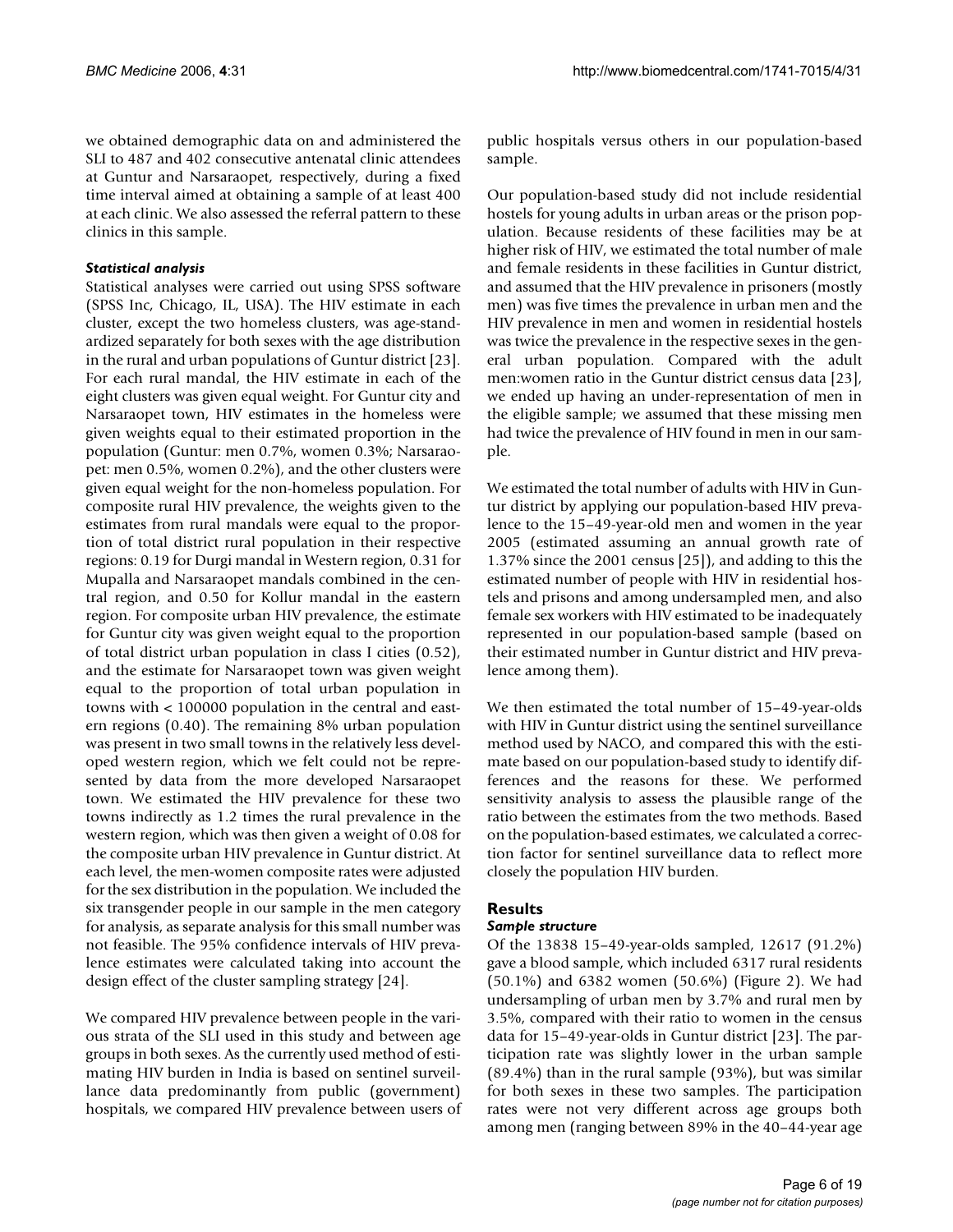

group and 92.4% in the 20–24-year age group) and women (ranging between 89.4% in the 15–19-year age group and 93.4% in the 25–29-year age group). People with transport-related occupations, unskilled labourers and other occupations involving regular mobility, who may be at higher risk of HIV, had participation rates of 91.3%, 92.1% and 92.8%, respectively, which were similar to the average participation rate of 91.2%. The participation rates for different marital statuses, which may have a bearing on HIV risk, were not very different within each sex: 91.1%, 90.9% and 93.2% for men who were single, married and separated/divorced/widowed, respectively and 89.2%, 91.5% and 93.2% for the same groups of women.

Some of the other groups at relatively higher risk of HIV that were represented in the sample included men who had ever visited female sex workers (1168; 18.7% of men), identified female sex workers (9; 0.14% of women), and men who had had sex with men (132; 2.1% of men) including men who had sold sex to men (16; 0.26% of men).

As we did not stratify our rural sample for socioeconomic strata, comparison of our sample with census data for schedule caste and schedule tribes, a surrogate measure for lower socioeconomic strata, revealed that our sample had a higher proportion of this group (32.3%) than in the 2001 census of Guntur district (26.1%) [10].

### *HIV distribution in the population*

In total, 241 people in the sample were found to be HIVpositive, of which two were only antigen-positive and one was positive only for nucleic acid on PCR testing (Figure 3). Of the 238 people with HIV antibody detected, the rapid test for HIV-1/HIV-2 antibodies revealed that 221 (92.9%) were positive for HIV-1, 14 (5.9%) for HIV-2, and 3 (1.3%) for both HIV-1 and HIV-2.

The overall HIV prevalence for 15–49-year-old adults in Guntur district, adjusted for age, sex and rural/urban distribution of the population in this district, was 1.72% (95% CI 1.35–2.09%). HIV prevalence was not significantly different between rural and urban areas, or between men and women, though the prevalence was slightly higher for urban areas as a whole, due to the trend towards higher prevalence in urban men (Table 2). The western region of Guntur district had a trend towards lower HIV prevalence than in the other two regions, but this was not statistically significant with the sample in this study.

Crude HIV prevalence was 4.88% (57/1168) in men who had ever visited female sex workers, 11.1% (1/9) in the few identified female sex workers, 7.58% (10/132) in men who had had sex with men, 25% (4/16) in men who had sold sex to men, and 20% (12/60) in homeless people.

The prevalence of HIV in people up to the 50th percentile of the SLI was 2.58%, over twice the 1.20% prevalence in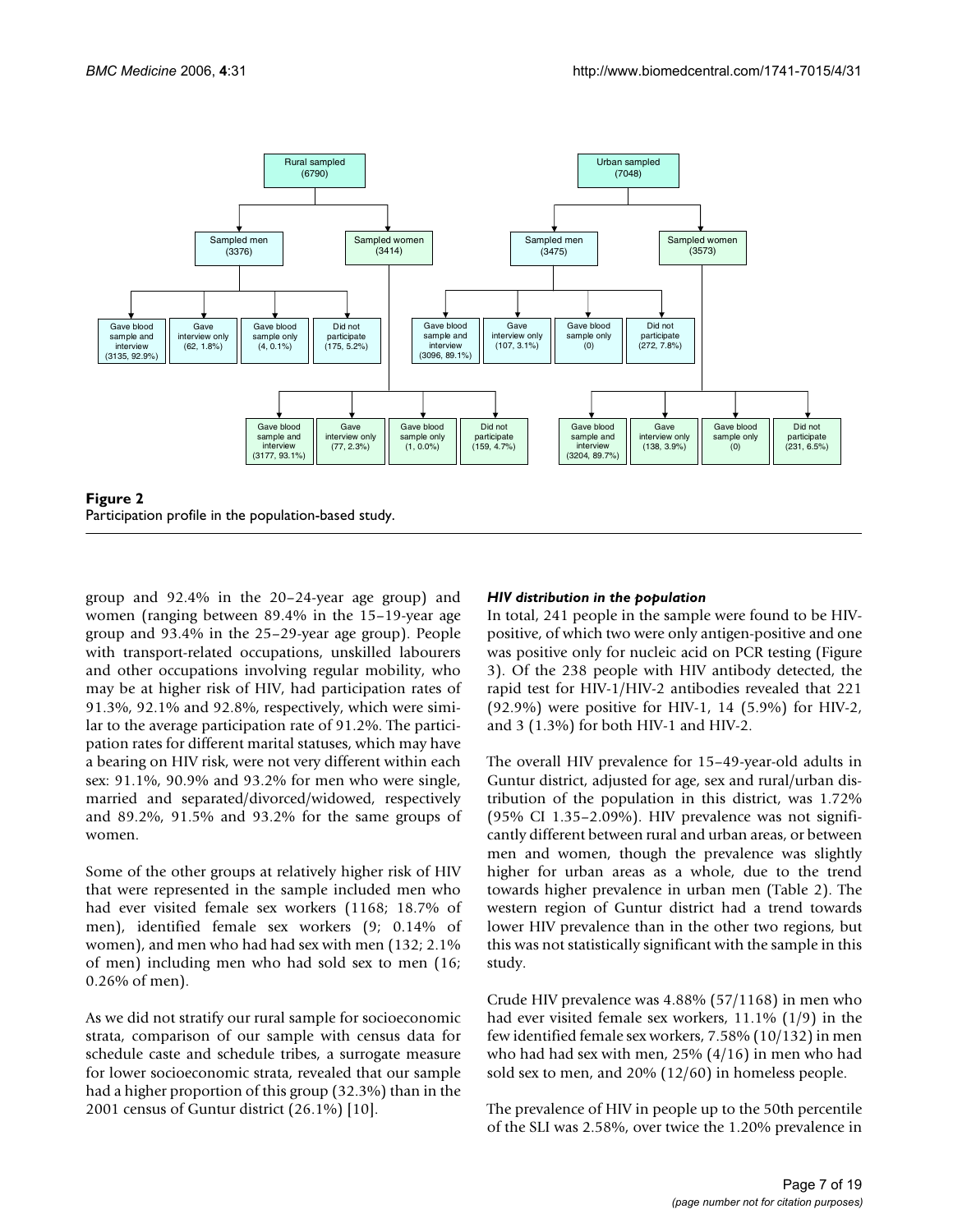

Results of laboratory testing for HIV.

people in the upper half of this index (Table 3). The trend of higher HIV prevalence in people with a lower SLI was seen in both rural and urban areas, as well as in both sexes. The ratio of HIV prevalence in the lowest quartile of the index to that in the highest quartile was higher in the urban (3.47) than in the rural sample (2.37). The HIV gradient for the SLI quartiles was least in rural men (Table 3).

The distribution of HIV prevalence by age showed a trend towards higher prevalence among women < 30 years of age than in the same age group of men (Table 4). The HIV prevalence among women was highest in those in their 20s compared with the highest prevalence among men in their 30s. The HIV prevalence difference between men and women was most striking in the 30–39-year age group for the urban sample, with the prevalence among men 2.4 times that in women. There was a suggestion of an earlier

start of HIV among rural than among urban women, with 1.34% versus 0.35% prevalence in the 15–19-year age group, but this difference was not statistically significant with the relatively small sample size in each age group.

#### *HIV distribution versus type of health services used*

In this sample, 777 women reported being pregnant at present or during the past 2 years. Of these, data were available for 722 regarding the type of antenatal services they used, which included private-sector services by 512 (70.9%), public-sector services in government institutions by 166 (23%) [including the category of hospitals covered by sentinel surveillance; used by 152 (21.1%)], checkup at home by 8 (1.1%) and no antenatal checkup by 36 (5%). The overall HIV prevalence in women pregnant over the past 2 years was 1.67% (13 of 777), similar to the population prevalence of 1.70% in 15–49-year-old women.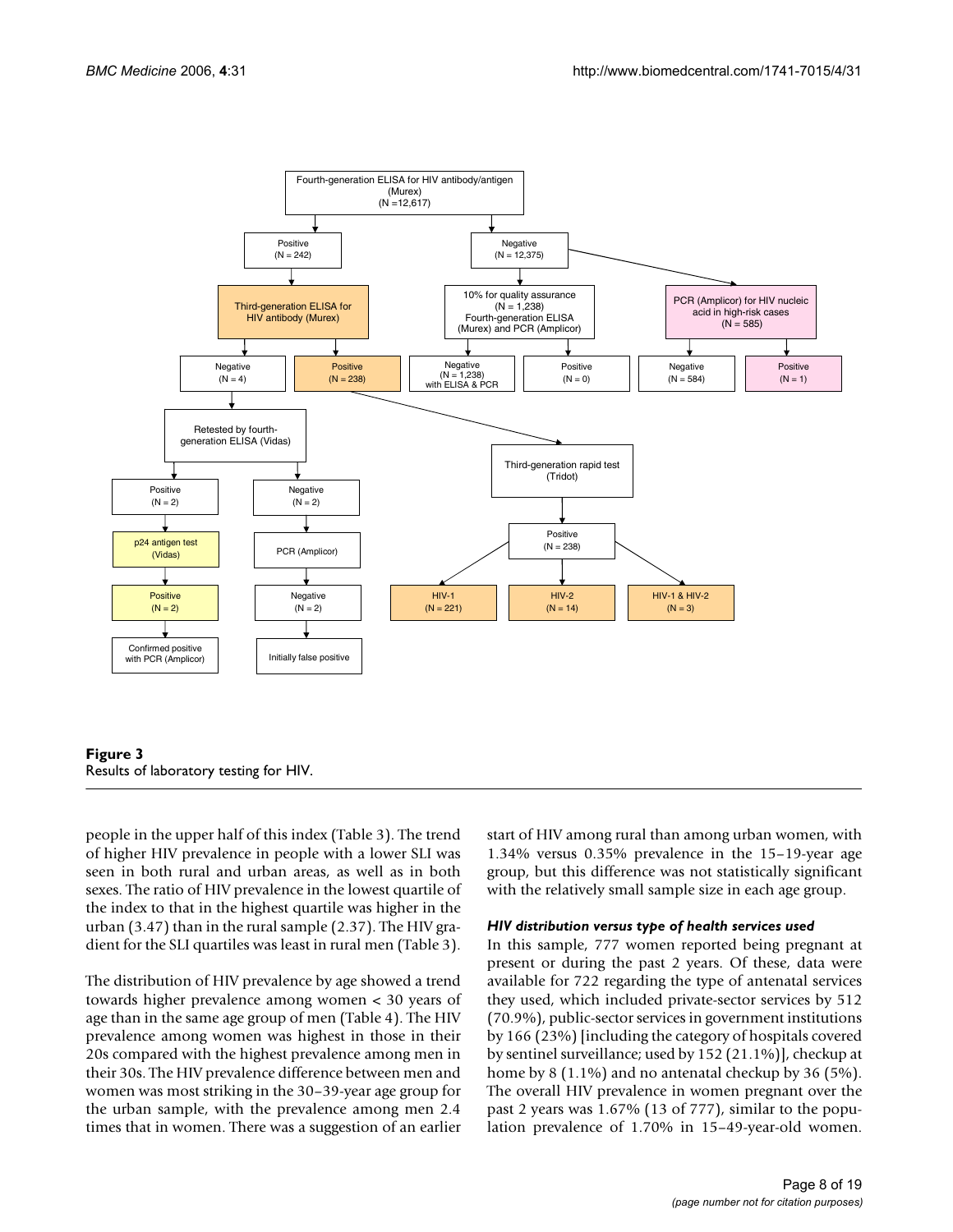|                             | Men              |                  |                                        | Women                     |                  |                       |                                        | Total                     |                                        |                           |
|-----------------------------|------------------|------------------|----------------------------------------|---------------------------|------------------|-----------------------|----------------------------------------|---------------------------|----------------------------------------|---------------------------|
|                             | Participants (n) | HIV-positive (n) | <b>Adjusted HIV</b><br>prevalence* (%) | 95% CI<br>(design effect) | Participants (n) | $HIV$ -positive $(n)$ | <b>Adjusted HIV</b><br>prevalence* (%) | 95% CI<br>(design effect) | <b>Adjusted HIV</b><br>prevalence* (%) | 95% CI<br>(design effect) |
| Rural                       | 3139             | 54               | 1.57                                   | $0.86 - 2.28$<br>(2.36)   | 3178             | 50                    | 1.71                                   | $1.18 - 2.24$<br>(1.43)   | 1.64                                   | $1.10 - 2.18$<br>(2.86)   |
| Western region<br>(Durgi)   | 733              | 6                | 0.81                                   |                           | 763              | 7                     | 0.97                                   |                           | 0.89                                   | $0.06 - 1.72$<br>(3.02)   |
| Central region <sup>+</sup> | 1527             | 38               | 2.58                                   |                           | 1543             | 26                    | 1.79                                   |                           | 2.19                                   | $1.41 - 2.97$<br>(2.30)   |
| (Mupalla)                   | 757              | 21               | 2.73                                   |                           | 776              | 15                    | 2.03                                   |                           | 2.39                                   | $1.19 - 3.59$<br>(2.47)   |
| (Narsaraopet)               | 770              | 17               | 2.43                                   |                           | 767              | $\mathbf{H}$          | 1.54                                   |                           | 1.99                                   | $0.92 - 3.06$<br>(2.36)   |
| Eastern region<br>(Kollur)  | 879              | $\overline{10}$  | 1.23                                   |                           | 872              | 17                    | 1.94                                   |                           | 1.58                                   | $0.45 - 2.71$<br>(3.75)   |
| Urban                       | 3096             | 76               | 2.11                                   | $1.50 - 2.72$<br>(1.37)   | 3204             | 61                    | 1.67                                   | $1.22 - 2.12$<br>(1.04)   | 1.89                                   | $1.39 - 2.39$<br>(2.13)   |
| Guntur                      | 2358             | 61               | 2.45                                   |                           | 2443             | 44                    | 1.63                                   |                           | 2.04                                   | $1.44 - 2.64$<br>(2.29)   |
| Narsaraopet                 | 738              | 15               | 1.91                                   |                           | 761              | 17                    | 1.83                                   |                           | 1.87                                   | $0.95 - 2.79$<br>(1.84)   |
| Total                       | 6235             | 130              | 1.74                                   | $1.27 - 2.21$<br>(1.80)   | 6382             | 111                   | 1.70                                   | $1.36 - 2.04$<br>(1.21)   | 1.72                                   | $1.35 - 2.09$<br>(2.44)   |

#### **Table 2: Population-based sex and rural/urban prevalence of HIV in Guntur district**

\*Adjustments explained in the methods section.

†Central region rural population was represented by Mupalla and Narsaraopet mandals as explained in the methods section. CI, confidence interval.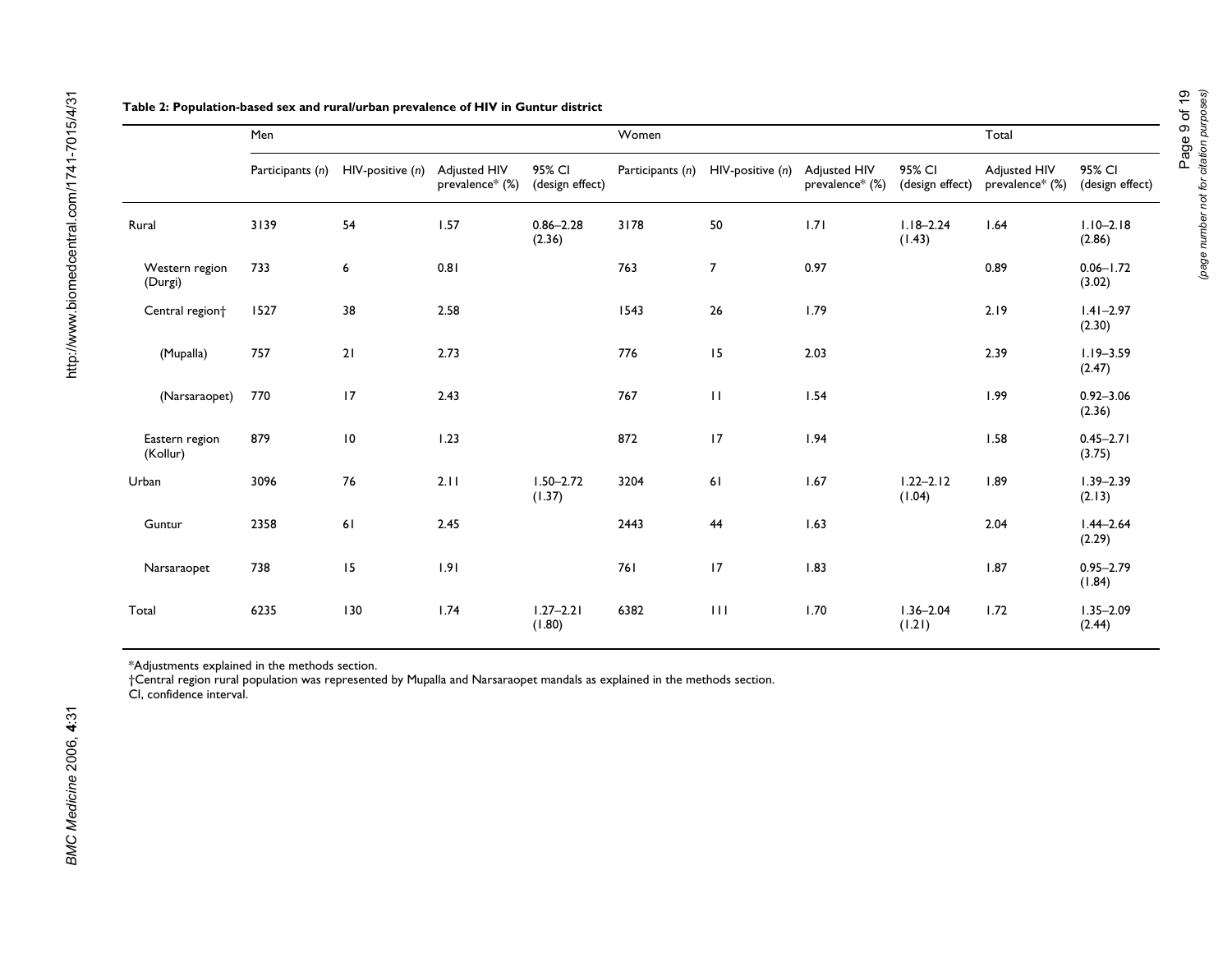|                              | Men              |                          | Women            |                          | Men and women    |                     |
|------------------------------|------------------|--------------------------|------------------|--------------------------|------------------|---------------------|
| SLI quartiles* (score range) | Participants (n) | $HIV$ -positive, $n$ (%) | Participants (n) | $HIV$ -positive, $n$ $%$ | Participants (n) | HIV-positive, n (%) |
| Rural                        |                  |                          |                  |                          |                  |                     |
| $l$ (up to 16)               | 1074             | 18(1.68)                 | 1140             | 31(2.72)                 | 2214             | 49 (2.21)           |
| $II(17-22)$                  | 894              | 22(2.46)                 | 872              | 11(1.26)                 | 1766             | 33 (1.87)           |
| $III (23-29)$                | 745              | 9(1.21)                  | 733              | 5(0.68)                  | 1478             | 14(0.95)            |
| IV (30 or more)              | 425              | 5(1.18)                  | 433              | 3(0.69)                  | 858              | 8(0.93)             |
| Missing data                 |                  | 0                        |                  |                          |                  | 0                   |
| Total                        | 3139             | 54 (1.72)                | 3178             | 50 (1.57)                | 6317             | 104(1.65)           |
| Urban                        |                  |                          |                  |                          |                  |                     |
| $l$ (up to 16)               | 490              | 29 (5.92)                | 565              | 20(3.54)                 | 1055             | 49 (4.64)           |
| $II(17-22)$                  | 699              | 19(2.72)                 | 731              | 17(2.33)                 | 1430             | 36 (2.52)           |
| $III (23-29)$                | 784              | 10(1.28)                 | 789              | 12(1.52)                 | 1573             | 22 (1.40)           |
| IV (30 or more)              | 1123             | 18(1.60)                 | 1119             | 12(1.07)                 | 2242             | 30(1.34)            |
| Total                        | 3096             | 76 (2.45)                | 3204             | 61(1.90)                 | 6300             | 137(2.17)           |
| Rural and urban              |                  |                          |                  |                          |                  |                     |
| $l$ (up to 16)               | 1564             | 47 (3.01)                | 1705             | 51(2.99)                 | 3269             | 98 (3.00)           |
| $II(17-22)$                  | 1593             | 41(2.57)                 | 1603             | 28 (1.75)                | 3196             | 69(2.16)            |
| $III (23-29)$                | 1529             | 19(1.24)                 | 1522             | 17(1.12)                 | 3051             | 36(1.18)            |
| IV (30 or more)              | 1548             | 23 (1.49)                | 1552             | 15(0.97)                 | 3100             | 38 (1.23)           |
| Missing data                 |                  | 0                        |                  |                          |                  | 0                   |
| Total                        | 6235             | 130 (2.09)               | 6382             | 111(1.74)                | 12617            | 241 (1.91)          |

**Table 3: Distribution of HIV by standard of living index (SLI) quartiles in the population-based sample**

\*SLI quartiles correspond to the division of score distribution for the total sample into approximately equal quarters. The sizes of quarters ranged between 3051 and 3269 as the scores were whole numbers and each quartile was defined based on the nearest corresponding score. Lower index score corresponds to lower standard of living.

However, HIV prevalence in women who used public-sector antenatal care in the category of hospitals covered by sentinel surveillance was 3.95% (6 of 152), 3.8 times the prevalence in women who used other antenatal care options (1.05%, 6 of 570); this differential was similar for both rural and urban samples. The use of public-sector antenatal care services at the category of hospitals covered by sentinel surveillance was disproportionately higher by women with a lower SLI, with 44.7% in the lowest quartile of this index and only 6.6% in the highest quartile, compared with an approximately equal distribution in the index quartiles for those who used other options for antenatal care (Table 5). Interestingly, for the same half of the SLI (lower or upper), women who used public-sector antenatal care at the category of hospitals covered by sentinel surveillance had a HIV prevalence several times higher than those who used other options for antenatal care (Table 6).

As a surrogate measure for the type of health services used for STIs, the health services used most frequently for any type of illness by men and women, respectively, were: public-sector 7.9% and 11.9%, private provider 80.5% and 78.3%, medicines from pharmacy 9.1% and 8.5%, and others 2.4% and 1.1%. The HIV prevalence in men and women who used public-sector health services was 4.49% and 3.02%, compared with 1.88% and 1.57%, respectively, in those who preferred other health-service options. Of the men and women using public-sector services, 37.3% and 41.9%, respectively, belonged to the lowest quartile of the SLI, whereas those who preferred other options were almost equally distributed in the four quartiles of the SLI. As with antenatal care, for the same half of the SLI, both men and women who used public-sector general health services had substantially higher HIV prevalence than those who preferred other options (Table 6).

### *Patient profile at sentinel surveillance clinics*

The distribution of SLI in a sample of the attendees in the two public-sector antenatal clinics in Guntur district that participate in the sentinel surveillance showed a disproportionately higher representation of those with lower index scores, with 47.8% and 56.7% in the lowest quartile of the index (based on our population-based distribution) at the Guntur city and Narsaraopet town clinics, respectively (Table 7). This trend in SLI distribution was similar to that of women in our population-based sample who had used antenatal care services in the public-sector hospitals during the past 2 years (Table 5).

At the Guntur and Narsaraopet antenatal clinics, 36.6%% and 34.8% of the total attendees had previously visited a private health facility for that pregnancy, and 15.7% and 20.3% of the rural attendees, and 6.3% and 8.8% of the urban attendees, respectively, had been referred by the private facility to a public-sector hospital (Table 8). The rea-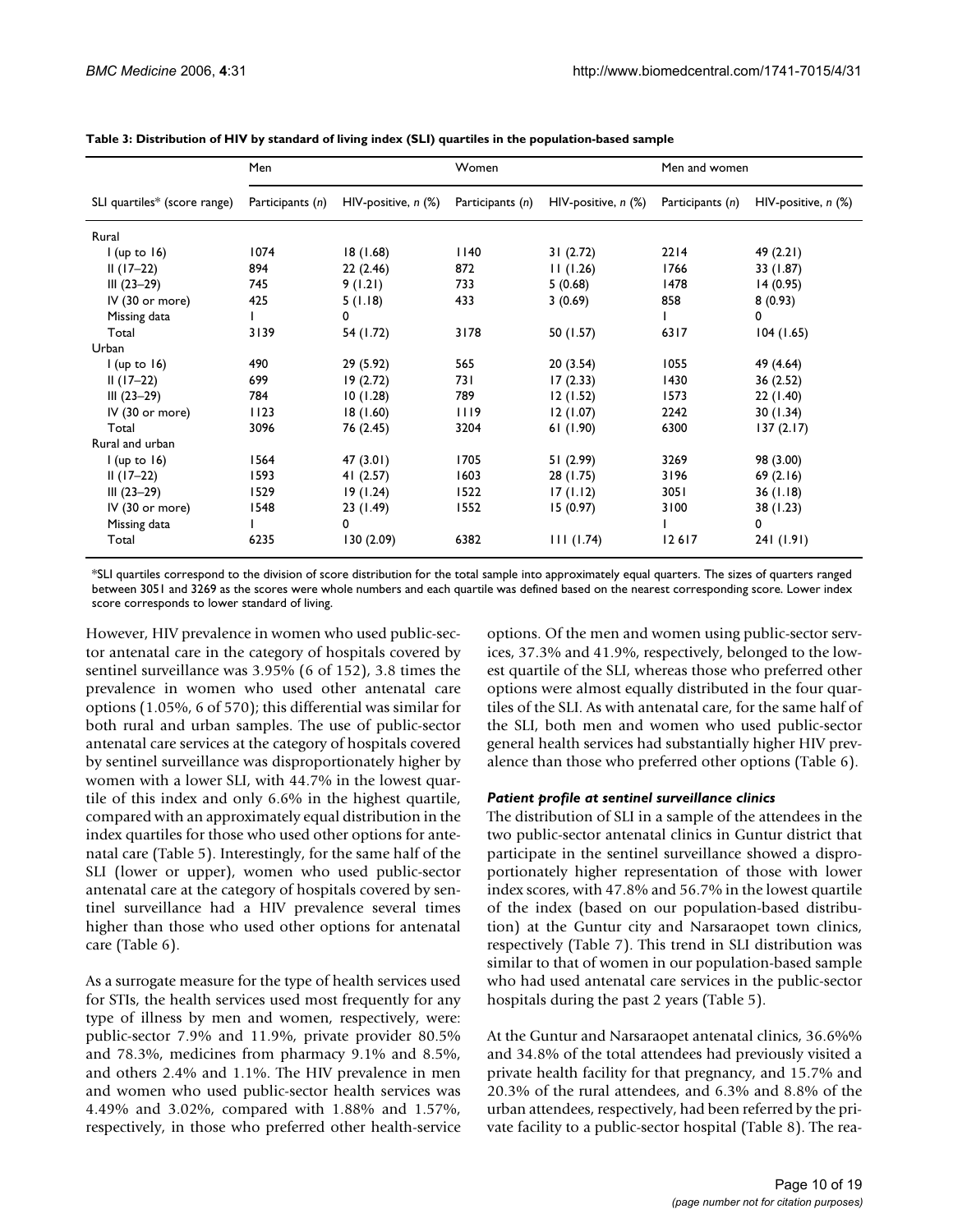|                 | Men              |                     | Women            |                     | Men and women    |                     |
|-----------------|------------------|---------------------|------------------|---------------------|------------------|---------------------|
| Age (years)     | Participants (n) | HIV-positive, n (%) | Participants (n) | HIV-positive, n (%) | Participants (n) | HIV-positive, n (%) |
| Rural           |                  |                     |                  |                     |                  |                     |
| $15 - 19$       | 595              | 1(0.17)             | 595              | 8(1.34)             | 1190             | 9(0.76)             |
| $20 - 24$       | 542              | 6 (1.11)            | 562              | 9(1.60)             | 1104             | 15(1.36)            |
| $25 - 29$       | 477              | 10(2.10)            | 508              | 12(2.36)            | 985              | 22(2.23)            |
| $30 - 34$       | 412              | 9(2.18)             | 451              | 8(1.77)             | 863              | 17(1.97)            |
| $35 - 39$       | 449              | 13(2.90)            | 451              | 8(1.77)             | 900              | 21(2.33)            |
| $40 - 44$       | 330              | 8(2.42)             | 370              | 4(1.08)             | 700              | 12(1.71)            |
| $45 - 49$       | 334              | 7(2.10)             | 241              | 1(0.41)             | 575              | 8(1.39)             |
| Total           | 3139             | 54 (1.72)           | 3178             | 50 (1.57)           | 6317             | 104(1.65)           |
| Urban           |                  |                     |                  |                     |                  |                     |
| $15 - 19$       | 580              | 2(0.34)             | 564              | 2(0.35)             | 1144             | 4(0.35)             |
| $20 - 24$       | 544              | 10(1.84)            | 600              | 16(2.67)            | 1144             | 26(2.27)            |
| $25 - 29$       | 495              | 8(1.62)             | 519              | 14(2.70)            | 1014             | 22(2.17)            |
| $30 - 34$       | 421              | 24 (5.70)           | 435              | 11(2.53)            | 856              | 35 (4.09)           |
| $35 - 39$       | 393              | 22(5.60)            | 413              | 9(2.18)             | 806              | 31(3.85)            |
| $40 - 44$       | 298              | 7(2.35)             | 387              | 4(1.03)             | 685              | 11(1.61)            |
| $45 - 49$       | 365              | 3(0.82)             | 286              | 5(1.75)             | 65 I             | 8(1.23)             |
| Total           | 3096             | 76 (2.45)           | 3204             | 61(1.90)            | 6300             | 137(2.17)           |
| Rural and urban |                  |                     |                  |                     |                  |                     |
| $15 - 19$       | 1175             | 3(0.26)             | 1159             | 10(0.86)            | 2334             | 13(0.56)            |
| $20 - 24$       | 1086             | 16(1.47)            | 1162             | 25(2.15)            | 2248             | 41(1.82)            |
| $25 - 29$       | 972              | 18 (1.85)           | 1027             | 26(2.53)            | 1999             | 44 (2.20)           |
| $30 - 34$       | 833              | 33 (3.96)           | 886              | 19(2.14)            | 1719             | 52 (3.03)           |
| $35 - 39$       | 842              | 35(4.16)            | 864              | 17(1.97)            | 1706             | 52 (3.05)           |
| $40 - 44$       | 628              | 15(2.39)            | 757              | 8(1.06)             | 1385             | 23 (1.66)           |
| $45 - 49$       | 699              | 10(1.43)            | 527              | 6(1.14)             | 1226             | 16(1.31)            |
| Total           | 6235             | 130 (2.09)          | 6382             | 111(1.74)           | 12617            | 241 (1.91)          |

| Table 4: Distribution of HIV by age in the population-based sample |  |  |  |
|--------------------------------------------------------------------|--|--|--|
|--------------------------------------------------------------------|--|--|--|

sons given for this referral at the Guntur clinic included a HIV-positive blood test result in three women (0.62% of the total 487 sample) and the need for an unspecified blood test in nine women (1.85% of the total sample). At the Narsaraopet clinic, the reasons included the need for a HIV test in three women (0.75% of the total 402 sample) and the need for an unspecified blood test in 31 women (7.71% of the total sample).

#### *HIV in sentinel surveillance*

Analysis of the age distribution of women who were included in the 2005 sentinel surveillance for antenatal

|  | Table 5: Type of antenatal care services used by standard of living index (SLI) quartiles in the population-based sample |  |  |  |
|--|--------------------------------------------------------------------------------------------------------------------------|--|--|--|
|--|--------------------------------------------------------------------------------------------------------------------------|--|--|--|

|                                |       | SLI quartiles (score range) |                    |                         |                          |
|--------------------------------|-------|-----------------------------|--------------------|-------------------------|--------------------------|
| Antenatal care services used   | Total | $1$ (up to 16), n $(\%)$    | $II(17-22), n(\%)$ | III $(23-29)$ , n $(%)$ | IV (30 or more), $n$ (%) |
| Public-sector hospitals*       | 152   | 68 (44.7)                   | 46 (30.3)          | 28(18.4)                | 10(6.6)                  |
| Other options <sup>+</sup>     | 570   | 144(25.3)                   | 140(24.6)          | 159 (27.9)              | 127 (22.3)               |
| Private health facility        | 512   | 112(21.9)                   | 121(23.6)          | 153(29.9)               | 126 (24.6)               |
| Other public-sector facilities | 14    | 6(42.9)                     | 4(28.6)            | 4(28.6)                 | 0                        |
| Checkup at home                | 8     | 7(87.5)                     | 1(12.5)            | 0                       | 0                        |
| No checkup                     | 36    | 19(52.8)                    | 14(38.9)           | 2(5.6)                  | (2.8)                    |
| Data not available             | 55    | 15(27.3)                    | 24(43.6)           | 11(20)                  | 5(9.1)                   |
| Total                          | 777   | 227 (29.2)                  | 210(27.0)          | 198 (25.5)              | 142(18.3)                |

\*This category includes public-sector hospitals that are covered by sentinel surveillance.

†This category includes options that are not covered by sentinel surveillance, including small public-sector health facilities such as primary health centres and subcentres.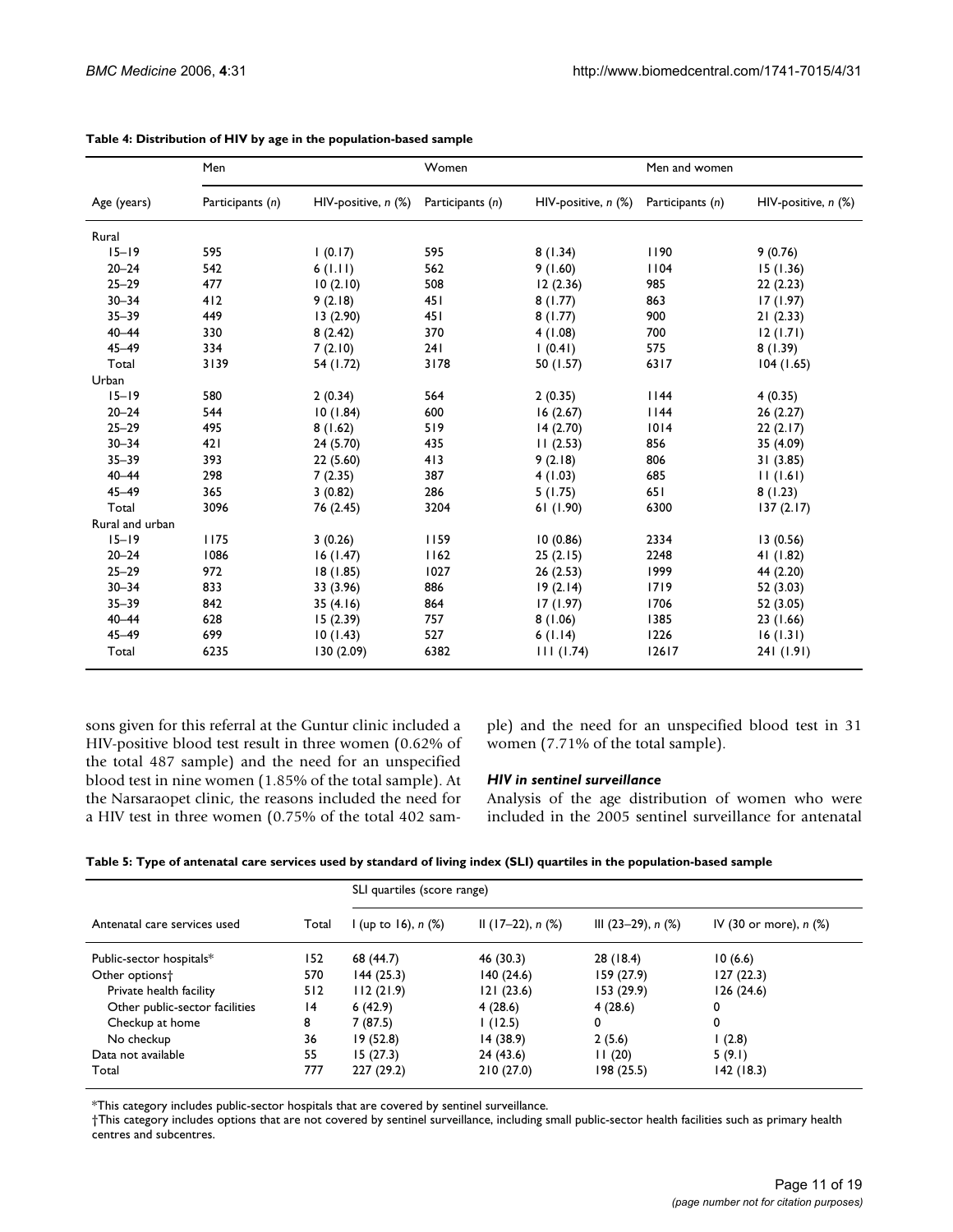| Type of health services used      | SLI halves (score range) |                  |              |                    |  |  |
|-----------------------------------|--------------------------|------------------|--------------|--------------------|--|--|
|                                   | Lower (up to 22)         |                  |              | Upper (23 or more) |  |  |
|                                   | n                        | HIV-positive (%) | $\mathsf{n}$ | HIV-positive (%)   |  |  |
| Antenatal care by women           |                          |                  |              |                    |  |  |
| Public-sector hospitals*          | $ $  4                   | 5(4.39)          | 38           | 1(2.63)            |  |  |
| Other†                            | 284                      | 3(1.06)          | 286          | 3(1.05)            |  |  |
| Total                             | 398                      | 8(2.01)          | 324          | 4(1.23)            |  |  |
| General health services by men‡   |                          |                  |              |                    |  |  |
| Public-sector hospitals*          | 325                      | 18(5.54)         | 165          | 4 (2.42)           |  |  |
| Other†                            | 2831                     | 70 (2.47)        | 2909         | 38 (1.31)          |  |  |
| Total                             | 3156                     | 88 (2.79)        | 3074         | 42 (1.37)          |  |  |
| General health services by women# |                          |                  |              |                    |  |  |
| Public-sector hospitals*          | 516                      | 19(3.68)         | 246          | 4(1.63)            |  |  |
| Other†                            | 2792                     | 60(2.15)         | 2827         | 28 (0.99)          |  |  |
| Total                             | 3308                     | 79 (2.39)        | 3073         | 32 (1.04)          |  |  |

**Table 6: HIV prevalence by standard of living index (SLI) and type of health services used in the population-based sample**

\*This includes public-sector hospitals covered by sentinel surveillance.

†Other comprises mainly of private sector services, and for antenatal care includes a small proportion of smaller public-sector health facilities not covered by sentinel surveillance (total 14 women).

‡Data on five men and one woman missing for type of general health services used, and data on type of public-sector facility used for general health services not available.

clinics in Andhra Pradesh showed that 76% were in the 15–24-year-old age group, compared with 35.3% among the 15–49-year-old women in Andhra Pradesh [23]. The mean crude prevalence of HIV in the sentinel surveillance clinics for the 23 medical college or district headquarter clinics and 21 community health centre clinics in Andhra Pradesh were 2% and 1.32%, respectively. Adjustment for the age distribution of 15–49-year-old women in Andhra Pradesh did not change the former prevalence but slightly increased the latter to 1.54%.

During the 2005 sentinel surveillance, the HIV prevalence at the Guntur city antenatal clinic, which is one of the 23 medical college or district headquarter surveillance clinics in Andhra Pradesh from which data are used by NACO for estimation of HIV burden, was 3% (12/400). During the period of field data collection for our population-based study (September 2004–September 2005), 10838 women registered new at the Guntur antenatal clinic, of whom 10504 (96.9%) received HIV testing as part of the PMTCT services and 310 (2.95%, 95% CI 2.63–3.27%) were HIVpositive. This prevalence was significantly higher than the prevalence in our population-based study for either men or women (Table 2).

The HIV prevalence during the sentinel surveillance of 2005 at the Narsaraopet town antenatal clinic, which is one of the 21 community health centre surveillance clinics in Andhra Pradesh (data from these clinics are not used by NACO for HIV burden estimation), was 2.5% (10/

| Table 7: Standard of living index (SLI) distribution of public-sector antenatal clinic attendees |
|--------------------------------------------------------------------------------------------------|
|--------------------------------------------------------------------------------------------------|

| SLI quartiles*<br>(score range) | Public-sector antenatal clinic attendees |                   |                   |                   |                   |                   |  |  |  |
|---------------------------------|------------------------------------------|-------------------|-------------------|-------------------|-------------------|-------------------|--|--|--|
|                                 | Guntur city                              |                   |                   | Narsaraopet town  |                   |                   |  |  |  |
|                                 | Rural, $n$ $(\%)$                        | Urban, $n$ $(\%)$ | Total, $n$ $(\%)$ | Rural, $n$ $(\%)$ | Urban, $n$ $(\%)$ | Total, $n$ $(\%)$ |  |  |  |
| $l$ (up to 16)                  | 125(53.2)                                | 108(42.9)         | 233 (47.8)        | 181(58.2)         | 47(51.6)          | 228 (56.7)        |  |  |  |
| $II(17-22)$                     | 69 (29.4)                                | 87 (34.5)         | 156 (32.0)        | 63(20.3)          | 21(23.1)          | 84 (20.9)         |  |  |  |
| $III (23-29)$                   | 30(12.8)                                 | 49 (19.4)         | 79 (16.2)         | 49 (15.8)         | 19(20.9)          | 68 (16.9)         |  |  |  |
| IV (30 or more)                 | 11(4.7)                                  | 8(3.2)            | 19(3.9)           | 18(5.8)           | 4(4.4)            | 22(5.5)           |  |  |  |
| Total                           | 235 (100)                                | 252 (100)         | 487 (100)         | 311(100)          | 91 (100)          | 402 (100)         |  |  |  |

\*SLI quartiles based on the distribution of scores in our population-based sample.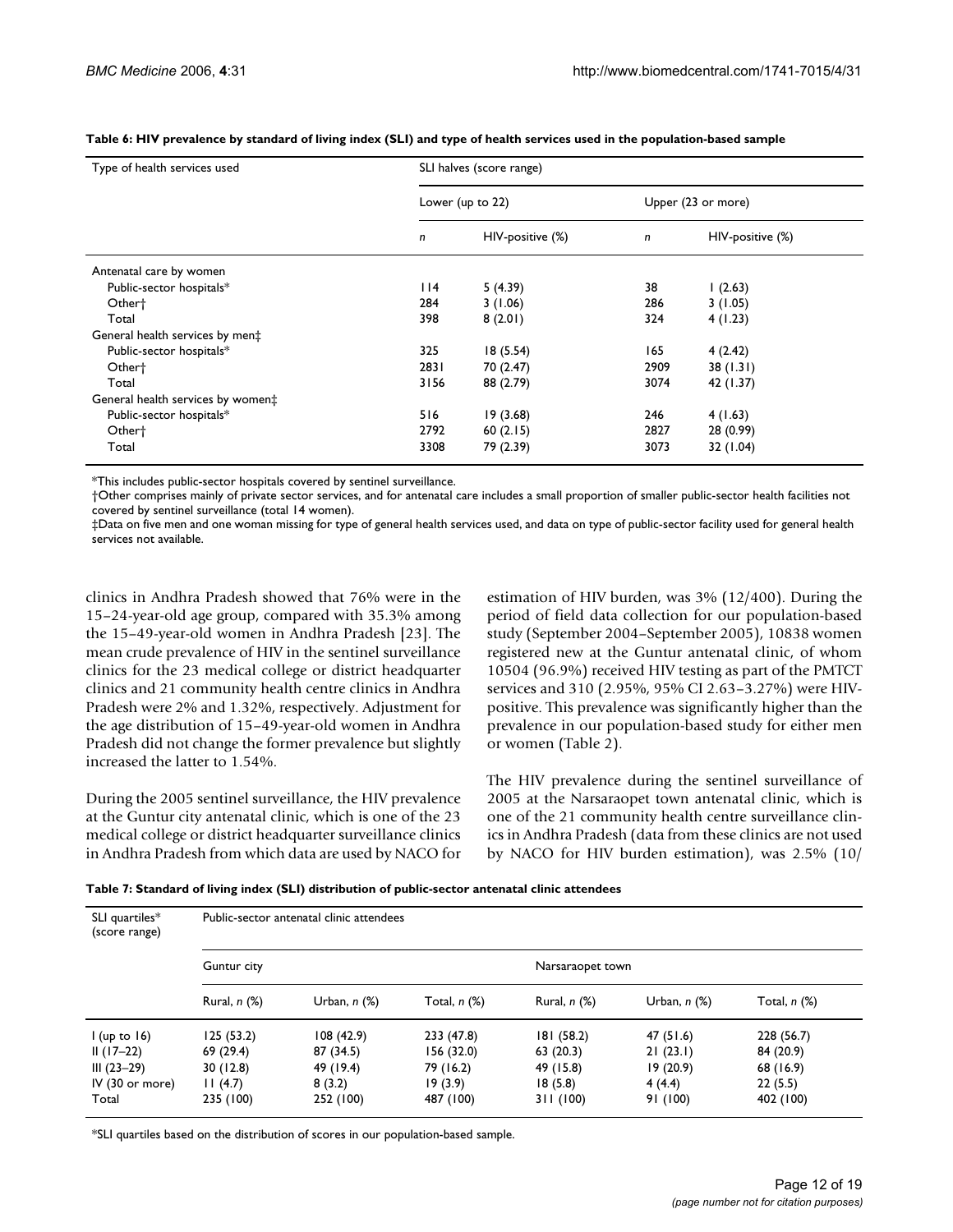| Table 8: Patient referrals to public-sector antenatal clinics |  |  |  |
|---------------------------------------------------------------|--|--|--|
|---------------------------------------------------------------|--|--|--|

|                                                                              | Public-sector antenatal clinic attendees |                  |                     |                  |                   |                      |
|------------------------------------------------------------------------------|------------------------------------------|------------------|---------------------|------------------|-------------------|----------------------|
|                                                                              | Guntur city                              |                  |                     | Narsaraopet town |                   |                      |
|                                                                              | Rural, n (%)                             | Urban, $n$ $%$ ) | Total, <i>n</i> (%) | Rural, n (%)     | Urban, $n$ $(\%)$ | Total, <i>n (</i> %) |
| Total                                                                        | 235 (100)                                | 252 (100)        | 487 (100)           | 311 (100)        | 91 (100)          | 402 (100)            |
| Visited private health facility previously for this pregnancy                | 95 (40.4)                                | 83 (32.9)        | 178 (36.6)          | 112(36.0)        | 28 (30.8)         | 140 (34.8)           |
| Referred by private facility to public-sector hospital for this<br>pregnancy | 37 (15.7)                                | 16(6.3)          | 53 (10.9)           | 63(20.3)         | 8(8.8)            | 71 (17.7)            |

400). The combined HIV prevalence in the Narsaraopet rural and urban samples in our population-based study, adjusted for age, sex and rural/urban distribution of population of Narsaraopet, was 1.92% (95% CI 1.23–2.61%; design effect 1.98), which was lower than the antenatal clinic prevalence, but with the given sample size this difference was not statistically significant. Of the 402 Narsaraopet antenatal clinic attendees from which we collected demographic data, 69.8% were from places other than rural or urban Narsaraopet, mostly nearby mandals of Guntur district. PMTCT data from Narsaraopet antenatal clinic were not available for the duration of our study, as this service was started at this clinic in late 2005.

At the 11 STI clinics in Andhra Pradesh providing data for sentinel surveillance, most of which are located at medical colleges or district headquarter hospitals, the median HIV prevalence in the 2005 surveillance round, using a sample size of 250 in each clinic, was 22.8%. There was no surveillance clinic in Guntur district, and the prevalence at the nearest clinic in Vijaywada city, very close to this district, was 26.4%. We used the more conservative prevalence of 22.8% for our calculations for Guntur district. The HIV prevalence in female sex workers during the 2005 surveillance round at the site in Guntur district was 13.2% (33/250), and the median for the 7 sites in Andhra Pradesh was 12.8%. The number of female sex workers in Guntur district in 2005 was estimated as 11000, based on a previous estimate of 10400 in 2003–04 [9]. The HIV prevalence in 2005 at the single sentinel surveillance site in Andhra Pradesh for men who have sex with men was 6.45% (14/217).

### *Estimation of HIV burden with the two methods*

Of the 2.57 million 15–49-year-olds in Guntur district in 2005, 112 635 (4.38%) were estimated to have HIV if the sentinel surveillance method used by NACO was applied, which was 2.5 times the estimate of 45942 (1.79%) based on our population-based study after adjusting for underrepresented high-risk groups (Table 9). Sensitivity analysis, using the upper and lower limits of the 95% CIs for the HIV prevalence estimates for men and women in our population-based study, revealed that the ratio of the estimates of people with HIV from the sentinel surveillance and population-based methods could vary from 2.0 to 3.2.

Comparison of the two methods showed that the total number of 15–49-year-olds with HIV in Guntur district based on data from the population-based study including adjustments for people with HIV in the high-risk groups that were under-represented in the population-based sample (45 942) was less than the number calculated for the antenatal data component using the sentinel surveillance method (79 684) even without adding HIV from the STI data component (32008) (Table 9). This STI HIV component of the sentinel surveillance method resulted in an extra 69.7% over the total estimate from the populationbased study. Of the 33 742 excess from the antenatal component of the sentinel surveillance method alone compared with the total population-based estimate, 12 749 could be attributed to the over-representation of lower SLI among women using antenatal care in public hospitals in our population-based data (3:1 ratio of lower and upper halves of SLI) and the remaining 20993 to the referral of HIV-positive people to public hospitals, resulting in these two components causing an excess of 27.8% and 45.7% respectively over the total population-based estimate of 45 942.

The total estimate of HIV for the 15–49-year-old population could be arrived at by multiplying the sentinel surveillance HIV prevalence of 3% at the Guntur city antenatal clinic with 0.60 and applying this prevalence to the total population in this age group. Sensitivity analysis, using the upper and lower limits of the 95% CIs for the HIV prevalence estimates for men and women in our population-based study, revealed that this correction factor could range from 0.46 to 0.74. The correction factor would be 0.65 (sensitivity analysis range 0.50–0.81) if the average HIV prevalence of 2.75% from the sentinel surveillance at the Guntur city and Narsaraopet town antenatal clinics was used.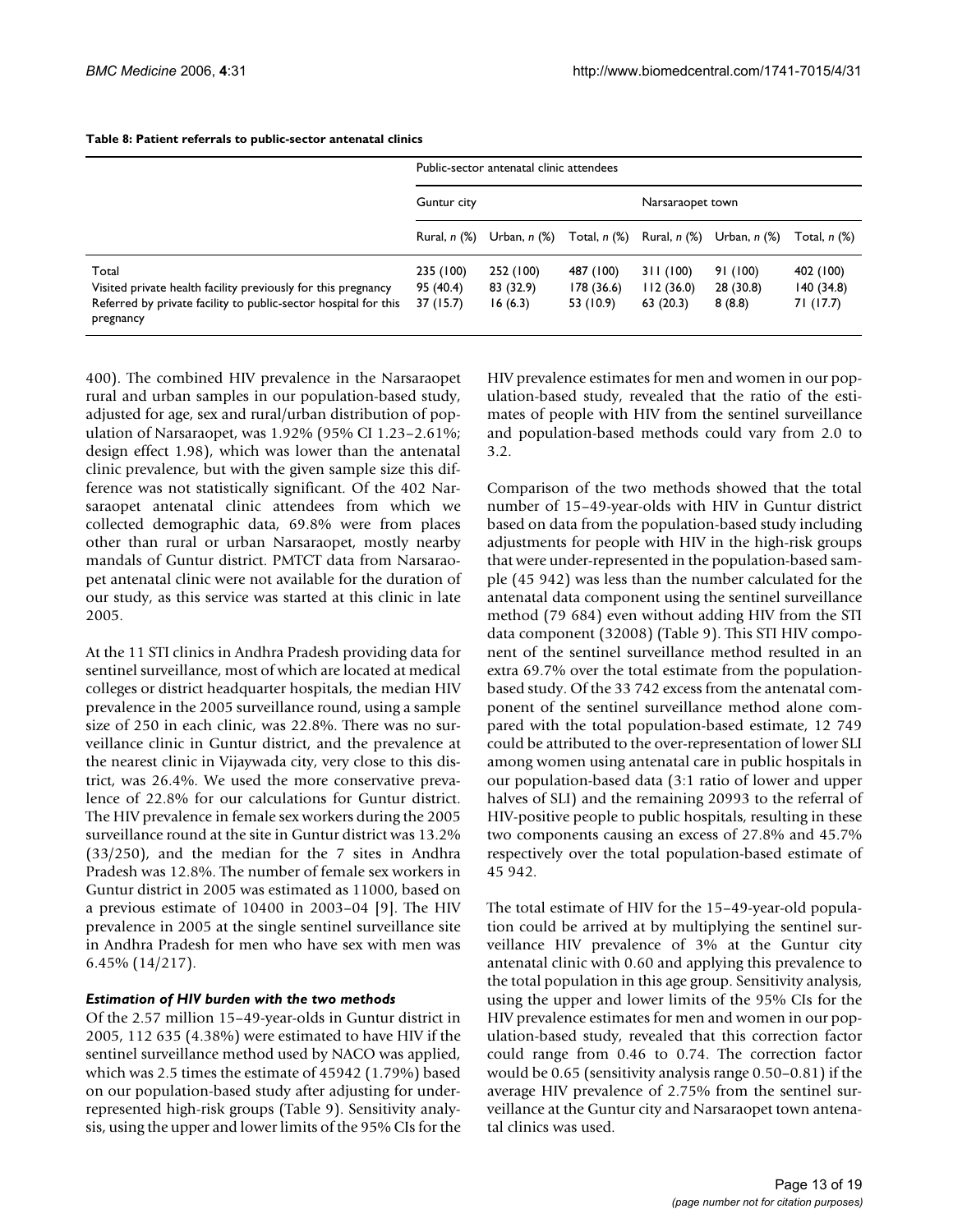| Population category       | Sentinel surveillance method               |                 |                 | Population-based study method              |                 |                 |  |
|---------------------------|--------------------------------------------|-----------------|-----------------|--------------------------------------------|-----------------|-----------------|--|
|                           | 2005 population<br>$(15-49 \text{ years})$ | HIV prevalence* | Number with HIV | 2005 population<br>$(15-49 \text{ years})$ | HIV prevalencet | Number with HIV |  |
| Urban men                 | 370 005±                                   | 0.0360          | 13 3 20         | 373 926++                                  | 0.0210          | 7852            |  |
| Urban women               | 366 235‡                                   | 0.0300          | 10 987          | 378 557 ± ±                                | 0.0162          | 6 1 3 3         |  |
| Rural men                 | 848 207 ±                                  | 0.0360          | 30 535          | 873 89366                                  | 0.0157          | 13720           |  |
| Rural women               | 828 055 ±                                  | 0.0300          | 24 842          | 880 365¶¶                                  | 0.0170          | 14 966          |  |
| Urban men with STI        | 23 5 26 \$                                 | 0.2280          | 5 3 6 4         |                                            |                 |                 |  |
| Urban women with STI      | 21 234 \$                                  | 0.1900          | 4 0 3 4         |                                            |                 |                 |  |
| Rural men with STI        | 56 8216                                    | 0.2280          | 12955           |                                            |                 |                 |  |
| Rural women with STI      | 50 8156                                    | 0.1900          | 9655            |                                            |                 |                 |  |
| Female sex workers        | 7 003¶                                     | 0.1320          | 924             | $9.420***$                                 | 0.1320          | 1243            |  |
| Men who have sex with men | $300**$                                    | 0.0645          | 19              |                                            |                 |                 |  |
| Prisoners: men            |                                            |                 |                 | 800+++                                     | 0.1050          | 84              |  |
| Hostel residents: men     |                                            |                 |                 | 5 000 ‡‡‡                                  | 0.0420          | 210             |  |
| Hostel residents: women   |                                            |                 |                 | 5 000 ‡‡‡                                  | 0.0324          | 162             |  |
| Undersampled urban men    |                                            |                 |                 | 14 297 \$                                  | 0.0420          | 600             |  |
| Undersampled rural men    |                                            |                 |                 | 30 943 66                                  | 0.0314          | 972             |  |
| Total                     | 2 572 201                                  | 0.0438          | 112 635         | 2 572 201                                  | 0.0179          | 45 942¶¶        |  |

#### **Table 9: Estimation of HIV burden in Guntur district using the two methods**

\*HIV prevalence used in the sentinel surveillance method: HIV prevalence from the antenatal sentinel surveillance of 2005 in Guntur at the medical college clinic applied to urban and rural women 15–49 years old, and 20% higher prevalence than this applied to urban and rural men; 2005 HIV prevalence from the sentinel surveillance STI clinic applied to urban and rural men assumed to get STI annually, and 83.3% of this prevalence applied to<br>urban and rural women assumed to get STI annually; 2005 HIV prevalenc men used [6].

†HIV prevalence used in the population-based study method: HIV prevalence for urban and rural men and women used from our population-based study; HIV prevalence in men in prisons assumed as 5 times that in urban men; HIV prevalence in men and women hostel residents assumed as twice the urban prevalence in each sex; HIV prevalence in undersampled urban and rural men assumed as twice the prevalence in sampled urban and rural men. ‡Excludes men and women shown separately in other categories below.

§In this method, 6% urban men and women, and 6.3% rural men and women were assumed to get STI annually; this portion assumed to cover high-risk groups in the population, excluding female sex workers and men who have sex with men, shown separately [3,6].<br>¶0.55% of urban and rural women comprising that portion of female sex workers not expected to be covered in the

[6].

\*\*This method estimated 5082 men who have sex with men in Andhra Pradesh who were not expected to be covered in the STI component of the calculations (Table 1); for Guntur district we used the fraction proportional to its 5.9% population contribution to the state.<br>††Excludes urban men in prisons at a given time, residents of hostels, and undersampled urban

‡‡Excludes urban female sex workers estimated not covered in our population-based sample and residents of hostels.

§§Excludes rural men in prisons at a given time and undersampled rural men.

¶¶Excludes rural female sex workers estimated not covered in our population-based sample.

\*\*\*Our urban and rural women samples included five (0.14%) and four (0.12%) women, respectively, who were identified as sex workers, although other unidentified sex workers would also likely be part of our sample; Guntur district was estimated to have 11000 female sex workers in 2005 [9], 0.86% of women in the 15–49-year age group; based on our previous study of female sex workers in Andhra Pradesh [26,27], we extrapolated that 60%<br>sex workers are in urban areas and 40% in rural areas, suggesting that in Gu that 6055 urban and 3365 rural sex workers were not represented in our population-based sample, and are therefore shown separately.

††Estimated based on capacity of prisons in Guntur district, and assumed that half the prisoners are urban and half are rural.

‡‡We estimated by performing a census of residential hostels for students and working people in the urban areas of Guntur district that 5000 men and 5000 women 18–29 years old, and 7000 boys and 3500 girls 15–17 years old, would be residing in these hostels. The younger age group comprises of students mostly in strictly supervised residential schools, and therefore, their risk of HIV was considered similar to that in the general population; the 18–29-year age group comprises of college students and working people living mostly without any supervision, and therefore, the HIV prevalence for them was considered twice the urban prevalence for each sex. As the estimated number in this latter category was the same for men and women, and in India more young men than women would be expected to be living alone or with others of the same sex, we assessed our sample for the number of 18–29-year-old men and women living alone or with others of the same sex outside the hostel setting and found 76 men (5.8% of urban men sample in this age group) and 14 (1% of urban women sample in this age group) in this category.

§§§Our population-based sample had 3.7% and 3.5% undersampling of urban and rural men, respectively, compared with their ratio to women in the<br>Census data [23]; we considered this undersampled group separately, after exclu of HIV.

¶¶¶Some other groups considered at relatively high risk of HIV, men who have sex with men (including men who sell sex to men), intravenous drug<br>users, and migrant labourers, were not added separately to this calculation fo who reported having had sex with men, which included 0.26% men who had sold sex to men. In our previous study of 6661 men who had sex with men recruited through extensive snowball sampling in 13 districts of Andhra Pradesh 26.7% had sold sex to men [28,29], which was 0.015% of 15–49-year-<br>old men in these 13 districts; this fraction was 17 times less than the fra adequate representation of this group in our sample if we conservatively assume that we had actually reached only 1/17th of the actual men who sell sex to men in our extensive snowball sampling method in the 13-district study. (ii) The number of intravenous drug users is considered to be negligible in Andhra Pradesh. (iii) We estimated that our stratified random sampling strategy, which had adequate coverage of lower socioeconomic strata, would<br>include migrant labourers residing in the sampled areas for 6 months or more completely so, the addition of undersampled men with assumed higher HIV prevalence to the calculation, as mentioned above, would cover this group.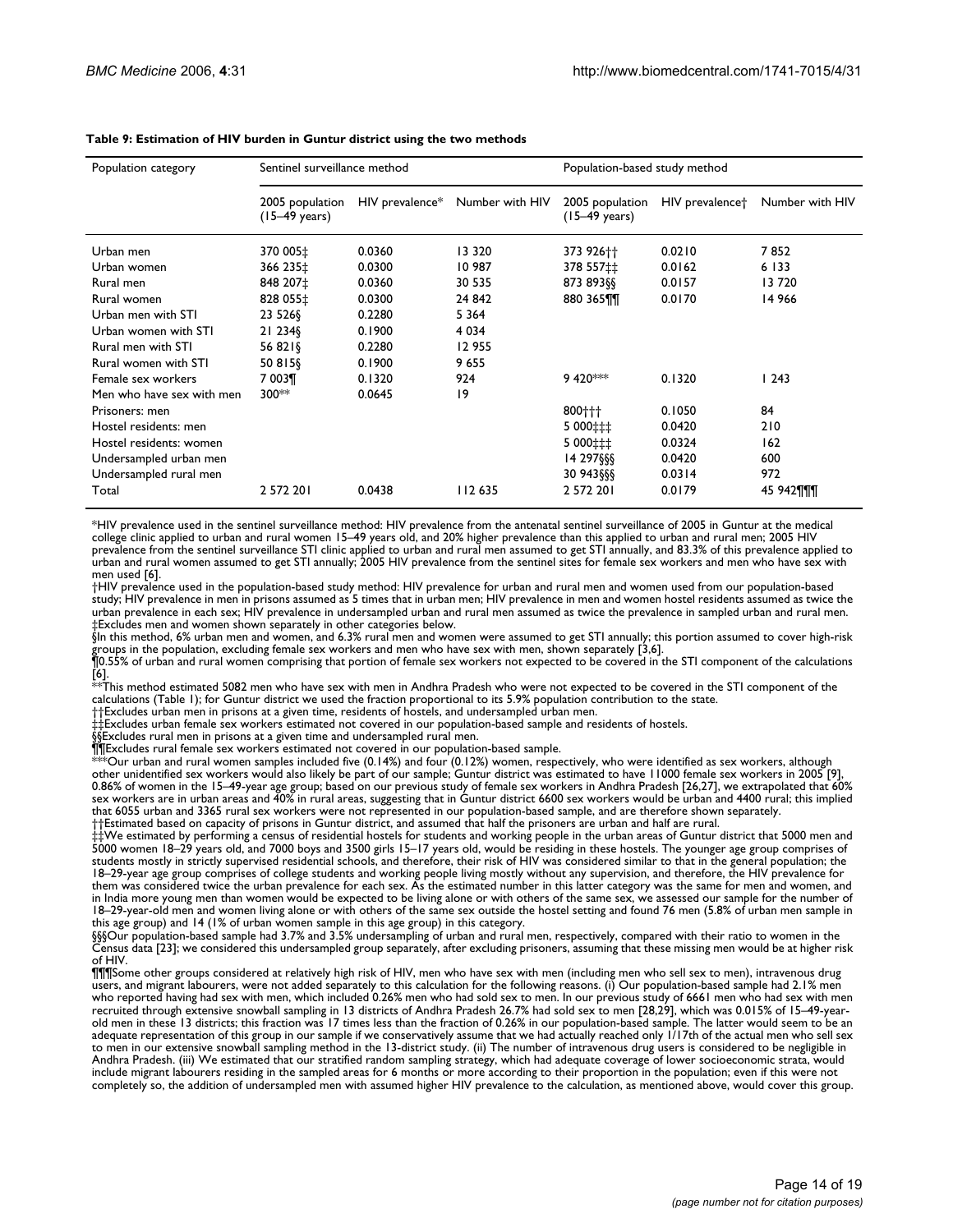# **Discussion**

The dramatically lower estimate of the number of people with HIV based on our population-based study than that obtained using the sentinel surveillance data and methods prompted us to examine possible reasons for an underestimation in our population-based study and calculations.

The sample that we selected to represent the 15–49-yearold population of Guntur district was based on a stratified random strategy that does not seem to have any known biases. The major known groups at possibly higher risk of HIV were represented adequately in our sample, except for female sex workers, prisoners and residents of hostels, which we added to our estimate of the number of people with HIV. Male clients of female sex workers were represented in our sample, making up 18.7% of men. Men who reported having sex with men made up 2.1% of our sample of men, and based on other available data from Andhra Pradesh [28,29], this sample had an adequate representation of men who sell sex to men. Homeless people were represented in the sample and their contribution calculated according to their proportion in the population. Young adults living alone or with others of the same sex were represented in our sample. The participation rates of people having transport-related occupations, unskilled labourers and other occupations involving regular mobility, as well as different types of marital status, were similar to the overall participation rates in our study. The urban sample was stratified for the distribution of the different socioeconomic strata, which would be expected to include lower socioeconomic strata including migrant labourers in proportion to their representation in the population, and the proportion of scheduled castes and scheduled tribes (a surrogate measure for lower socioeconomic status) was not under-represented in our rural sample. Finally, we assumed that the men missing in our sample (the proportion of men undersampled compared with their ratio to women in the census data), had twice the prevalence of HIV in sampled men, and added this to our total estimate of HIV to guard against underestimation. We therefore could not identify any reason for a significant underestimation of HIV due to the sampling or calculation method that we used.

We used standard field and laboratory procedures for dried blood spots that have been described in the literature [18-22]. The dried blood spots were stored in the field office in sealed polythene bags with desiccant at room temperature for a maximum of a week, after which they were stored in the laboratory under refrigeration. The time lag between sample collection and laboratory analysis in our study was within the range that has been reported in the literature as not resulting in loss of sensitivity in detecting HIV [21,22]. The laboratory procedures that we used to detect HIV antibody, antigen and nucleic acid

from dried blood spots have been successfully used by others previously [20,21]. Our own laboratory comparison of detection of HIV antibody from dried blood spots versus venous blood showed complete concordance. Our quality assurance repeat testing of 10% of the HIV negative samples with fourth-generation ELISA and PCR revealed no false negatives. Although it is possible that a minimal loss of sensitivity in detecting HIV may still have occurred, we could not identify any reason for a significant underestimation of HIV due to technical reasons related to the samples or laboratory analysis.

On the other hand, analysis of our population-based data and its comparison with the sentinel surveillance method used by NACO showed two clear sets of reasons for overestimation of HIV by the latter: (i) inclusion of HIV estimation from STI clinics as a surrogate measure for hidden high-risk groups, and (ii) the profile of women using antenatal care at the public-sector hospitals that are included in the sentinel surveillance method.

Firstly, our analysis showed that in the NACO method, the HIV estimate component from the STI clinic data was not needed, as the HIV estimate component from the antenatal clinic data alone substantially exceeded the population-based estimate for Guntur district even after adjusting for under-represented high-risk groups (Table 9). The STI component was originally included in the NACO method with the assumption that hidden high-risk groups, particularly among men, may not be reflected in the antenatal HIV component. However, our populationbased data suggest otherwise. The STI component was a major contributor to the HIV overestimation with the NACO method in our comparison, causing an excess of 70% over our total population-based estimate. The location of sentinel surveillance STI clinics, mostly at large medical college or district headquarter hospitals, makes the magnitude of this overestimation very high, as these clinics get patients with advanced STI, often by referral, who are likely to have a very high risk of HIV [30], as is evident from the median HIV prevalence of 22.8% in these clinics in the sentinel surveillance of 2005 in Andhra Pradesh.

Secondly, our data revealed that only 21% of the women in Guntur district used antenatal care at the public-sector hospitals that are included in the sentinel surveillance, and that the representation of lower SLI was disproportionately higher in this group (Tables 5). We found that in Guntur district, women in the lower SLI half had a HIV prevalence over twice that of the upper half (Table 3). In addition, and more important, even for the same category of SLI, we found much higher HIV prevalence in women in Guntur district using antenatal care at public-sector hospitals compared with those who preferred other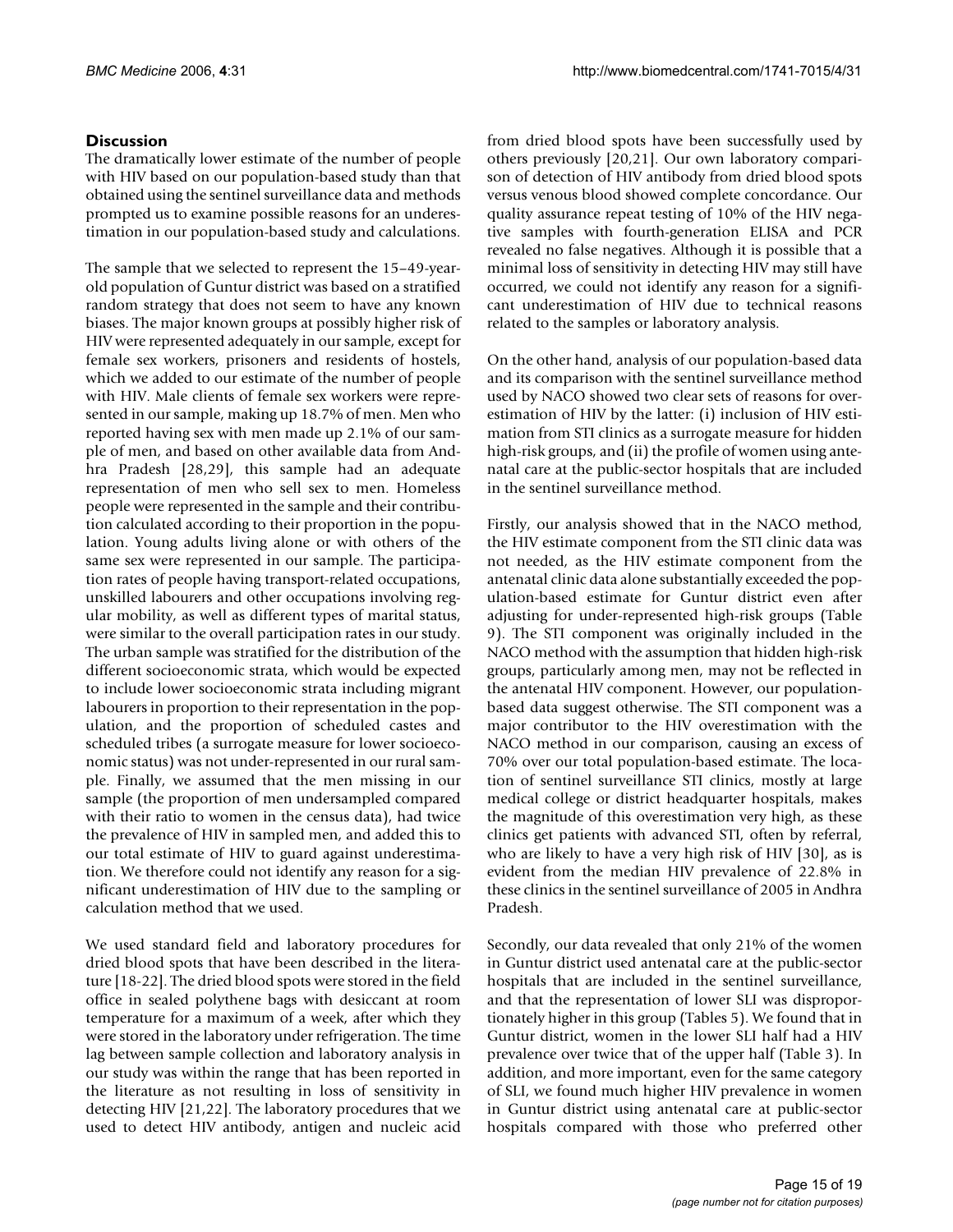| Location<br>[Reference]                                        | Data collection<br>year(s) | Sampling approach                                                                                                                                                                                                                                 | Participation rate                                                                | Sample size (n) | Number of<br>HIV-positive | Population HIV<br>prevalence as %<br>$(95\% \text{ Cl})^*$  | Power of sample<br>size to detect<br>difference from<br>antenatal HIV<br>prevalence at 95%<br>confidence level <sup>+</sup> | Comments                                                                                                                                                                                               |
|----------------------------------------------------------------|----------------------------|---------------------------------------------------------------------------------------------------------------------------------------------------------------------------------------------------------------------------------------------------|-----------------------------------------------------------------------------------|-----------------|---------------------------|-------------------------------------------------------------|-----------------------------------------------------------------------------------------------------------------------------|--------------------------------------------------------------------------------------------------------------------------------------------------------------------------------------------------------|
| Tamil Nadu: 3<br>districts [7]                                 | 1998                       | 90 rural & urban clusters selected<br>using probability proportional to size;<br>selected households from each<br>cluster invited for medical camp; first<br>25 adults 15-45 years old from each<br>cluster who came to camp included in<br>study | 82.5% for selected<br>households; not<br>mentioned for<br>eligible individuals    | 1981            | 34                        | Age & sex adjusted:<br>$1.80(0.89 - 2.71)$                  | 17% to detect 20%<br>difference from 1%<br>antenatal HIV<br>prevalence                                                      | Selection bias likely<br>due to medical<br>camp sampling<br>approach, making<br>interpretation<br>difficult;<br>Grossly<br>underpowered for<br>reliable comparison<br>with antenatal HIV<br>prevalence |
| Tamil Nadu: I<br>rural sub-<br>district, I urban<br>town $[8]$ | 1999-2000                  | 120 rural & urban clusters selected<br>using probability proportional to size;<br>15-40 years old people from<br>randomly selected households<br>included in study                                                                                | 90.9% of 3-40-<br>year-olds; not<br>mentioned for<br>eligible 15-40-year-<br>olds | 2870            | 29                        | Crude: 1.01 (0.44-<br>1.58)                                 | 21% to detect 20%<br>difference from 1%<br>antenatal HIV<br>prevalence                                                      | Grossly<br>underpowered for<br>reliable comparison<br>with antenatal HIV<br>prevalence                                                                                                                 |
| Karnataka: I<br>district [31,32]                               | 2003                       | 10 villages and 20 urban blocks<br>selected with cluster sampling using<br>probability proportional to size; 15-<br>49-year-olds included in study;<br>further details not published                                                              | 59.8% of 6700<br>eligible 15-49-year-<br>olds                                     | 4008            | $ $  8                    | Crude: 2.94 (2.12-<br>3.76)                                 | 50% to detect 20%<br>difference from<br>2.6% antenatal HIV<br>prevalence                                                    | Poor participation<br>rate makes<br>interpretation<br>difficult:<br>Underpowered for<br>reliable comparison<br>with antenatal HIV<br>prevalence                                                        |
| Andhra Pradesh:<br>I district [This<br>study]                  | 2004-2005                  | 5 subdistricts selected to represent<br>strata in district, from which 66 rural<br>& urban clusters selected randomly;<br>15-49-year-olds from randomly<br>selected households included in study                                                  | 91.2% of 13838<br>eligible 15-49-year-<br>olds                                    | 12617           | 241                       | Age, sex & rural-<br>urban adjusted:<br>$1.72(1.35 - 2.09)$ | 93% to detect 20%<br>difference from 3%<br>antenatal HIV<br>prevalence                                                      | Adequately<br>powered for<br>reliable comparison<br>with antenatal HIV<br>prevalence                                                                                                                   |

**Table 10: Methods and findings from studies comparing population-based and sentinel surveillance antenatal HIV prevalence in India.**

\*Although the two Tamil Nadu papers reported adjusting for cluster design effect, the magnitude of this effect was not reported, and the confidence intervals reported in both these papers are implausibly narrow even if no design effect were considered (cluster design effect widens the confidence interval). The Karnataka study did not report design effect information. Because specific details about cluster design effect in these studies were not available, we used the cluster design effect of 2.44 from our study to calculate the confidence intervals for the other studies, using standard details about cl statistical methods [12,24]

†Power calculated assuming cluster design effect of 2.44 for all studies, using standard statistical methods [12,13]; sentinel surveillance antenatal HIV prevalence for comparison as reported in each study.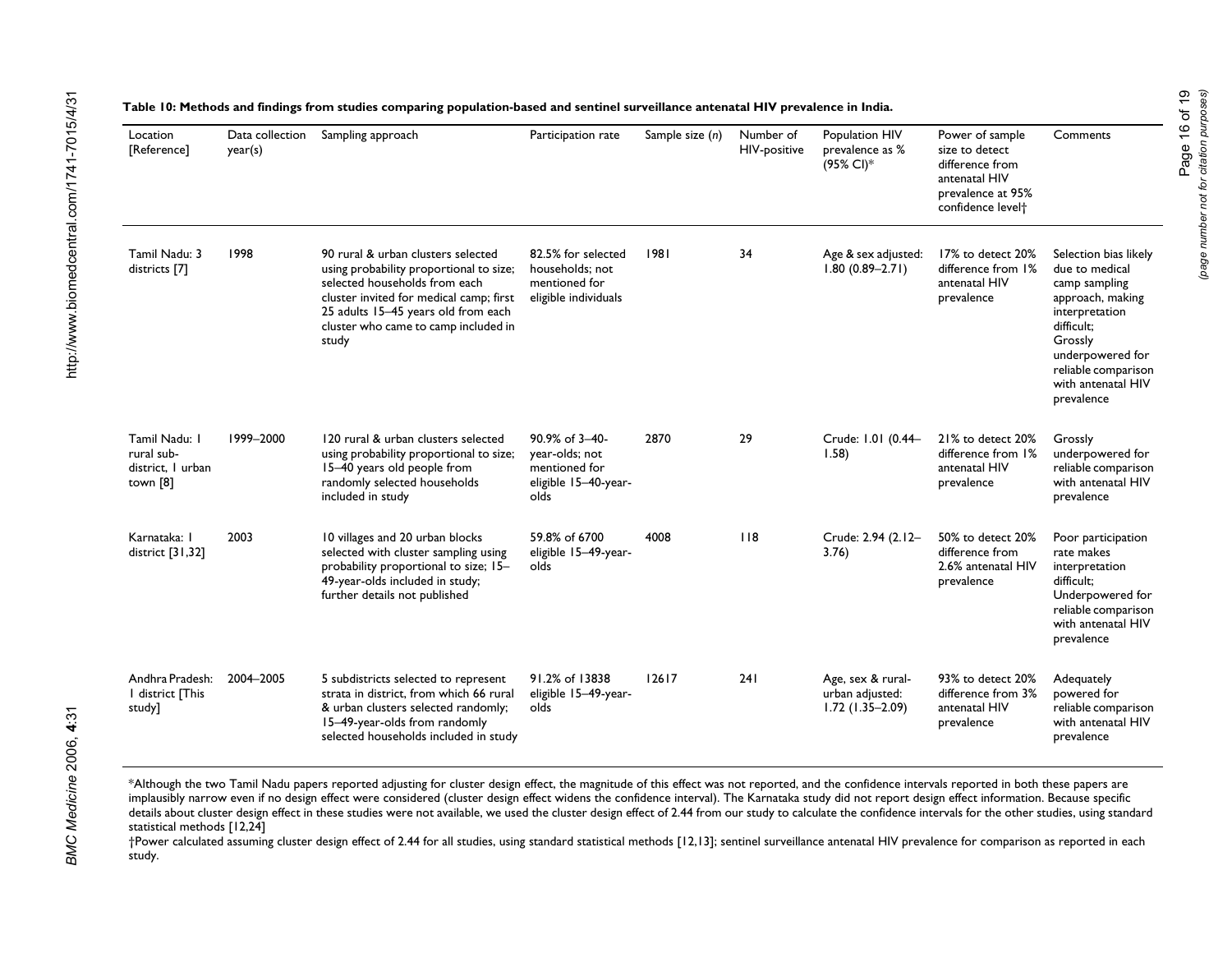options (Table 6). It should be noted though that the confidence intervals for this comparison were wide because the number of HIV-positive women who had been pregnant in the past 2 years was small in our sample, which is a limitation. However, a similar trend was also seen for general health services with much larger numbers in our sample, showing a consistently higher HIV prevalence in both men and women who used the public health system versus those who did not. This observed trend is quite plausible as it can be related to the widely observed practice of private practitioners moving HIV-positive and more complicated patients to public hospitals, as they generally prefer to avoid dealing with such cases. This practice is believed to be quite common in India. There was clear evidence in our data of referral of HIV-positive women to the Guntur antenatal clinic from the private sector. In addition, our data showed that many women were referred to public antenatal clinics for unspecified blood tests, which would probably include the need for HIV testing, if these women were assessed by the private practitioners to be at high risk and therefore undesirable clients, without revealing this to these patients.

It is important to note that the population-based data from Guntur district showed that the HIV prevalence among women who were pregnant during the past 2 years (1.67%) was almost the same as the prevalence in all 15– 49-year-old women (1.70%, 95% CI 1.36–2.04%) or the entire population in this age group (1.72%, 95% CI 1.35– 2.09%). Addition of under-represented high-risk groups increased the population HIV prevalence only minimally, by 0.07% to 1.79% (Table 9). Therefore, the HIV prevalence among all pregnant women would be a good surrogate for the population prevalence, with only minimal adjustment needed for under-represented high-risk groups. However, owing to certain characteristics of women using antenatal care at the large public-sector hospitals included in the annual sentinel surveillance, the HIV prevalence among them was much higher: 3% in the sentinel surveillance at the Guntur antenatal clinic and 2.95% (95% CI 2.63–3.27%) among 10504 women at this clinic who used PMTCT services in a year (96.9% of all new antenatal registrants). This was due to referral and gravitation of HIV-positive and HIV-suspected women to public hospitals and to a disproportionately higher representation of women with lower SLI, with these two factors causing an excess of 46% and 28%, respectively, in the HIV burden over our total population-based estimate.

Table 10 summarises the methods and findings from previous studies in India that attempted comparison of population-based HIV prevalence with antenatal surveillance prevalence, which include two published studies from Tamil Nadu state and one study from Karnataka state in India for which these comparison data are not published

[7,8,31,32]. As this information reveals, serious limitations related to inadequate power due to small sample size, bias in sampling methodology and poor participation rate make it difficult to draw reliable conclusions about this comparison from these studies.

We did not find a significant difference in the HIV prevalence between men and women or between rural and urban residents in Guntur district. With the observed population-based HIV prevalence and cluster design effects, our sample size had 85% power at the 95% confidence level to detect a 45% difference in HIV prevalence between men and women and a 50% difference in HIV prevalence between rural and urban residents [12,13]. The lack of these differences in our study cannot be explained by the minor undersampling of men (3.6% compared with their ratio to women in the census data) or the slightly lower participation rate of urban residents (89.4% compared with 93% for rural residents).

In our study, there was a higher prevalence of HIV among people having a lower SLI, consistently for men and women and for rural and urban residents. To what degree this is due to a higher susceptibility of those with lower SLI to HIV or due to impoverishment of those with HIV needs to be understood further. It would be useful to study this association in other parts of India also. The peaking of the HIV prevalence among women in their late 20s compared with the peak in the 30s in men found in our population-based study is consistent with an earlier age of marriage and sexual debut for women compared with men in India.

The calculations presented by us for the number of people with HIV do not include children or people older than 49 years. Obviously, HIV estimation and its control are also important in these groups. However, because the prevalence of HIV in children and older adults is estimated to be much lower than in 15–49-year-old adults, the sample sizes required for reliable estimation in these groups in population-based studies would be very large. Therefore, this was beyond the scope of our study. Recent UNAIDS estimates suggest that of the total 38.6 million people having HIV globally in 2005, 6% were children  $\leq$  14 years of age and 7% were  $\geq 50$  years of age [1].

Use of data from population-based HIV surveys to adjust surveillance data for population estimates has been discussed previously for sub-Saharan Africa [33-35], but such adjustment approaches have not been investigated in India, where the dynamics of HIV distribution and pattern of health service use could be different. As a reliable estimation of HIV burden is a critical first step for informed planning of HIV control and treatment [1,4,5], welldesigned and strategically planned population-based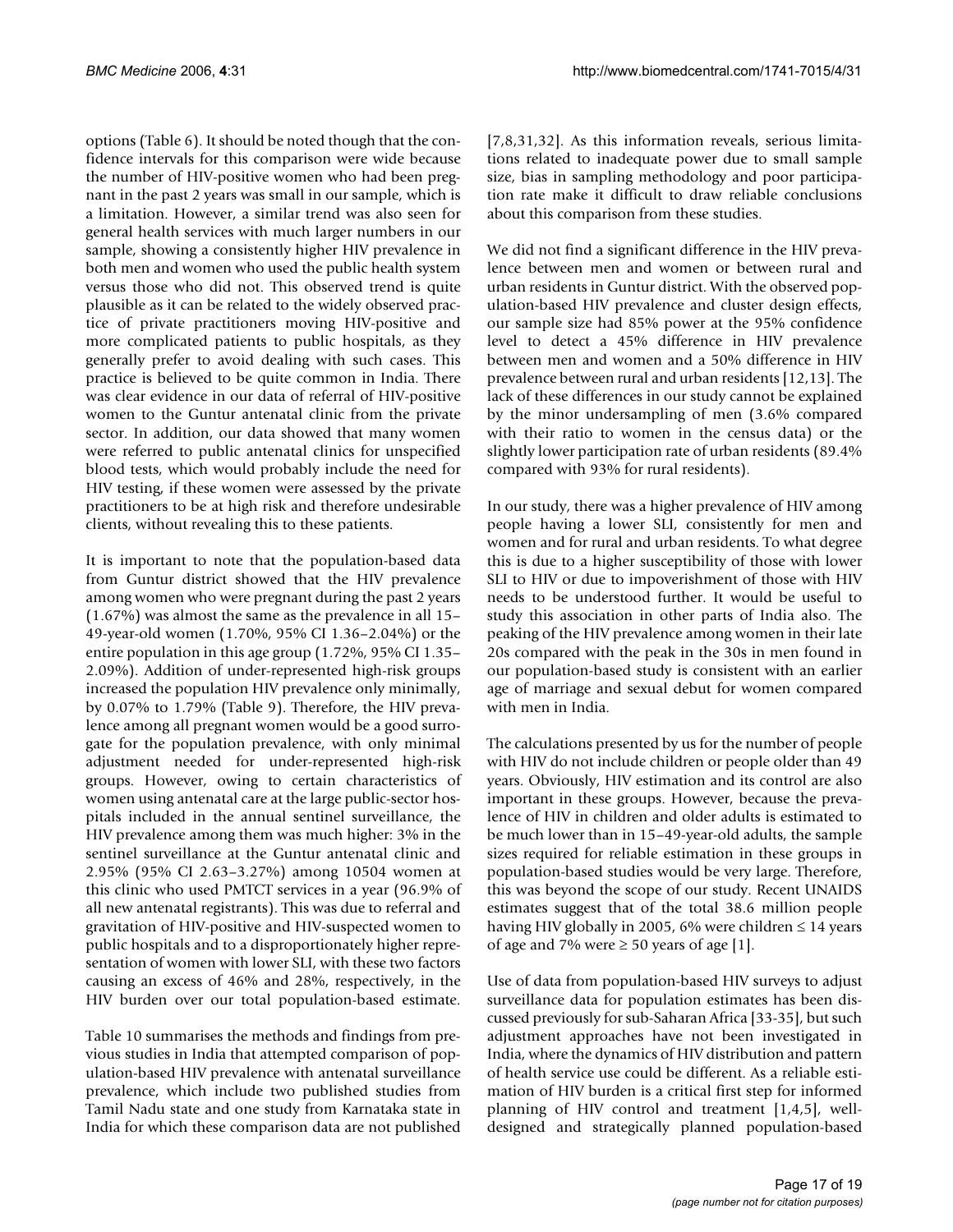studies of the distribution of HIV in the India are essential at 3–4 year intervals to provide reliable estimates and to suggest correction factors that could be applied to the surveillance HIV data in the period between the populationbased studies. In addition, it would be useful for such studies to include methodical assessment of risk factors for HIV to better understand the evolving dynamics of HIV in the population.

# **Conclusion**

This population-based study in a district in south India with relatively high HIV prevalence revealed that the currently used official HIV estimation method in India, which is based on sentinel surveillance data from large public-health hospitals, leads to a 2–3 times higher estimate of HIV burden in this district compared with the population-based estimate adjusted for under-represented high-risk groups. The reasons for overestimation of the HIV burden by the official method, in the order of importance, were: (i) addition of substantial extra HIV estimates from STI clinics; (ii) the common practice of referral of HIV-positive and HIV-suspected people by private practitioners to public hospitals, including antenatal clinics; and (iii) a preferential use of public hospitals by lower socioeconomic strata that had a higher HIV prevalence in this study. The potential major implications of these findings for the overall HIV estimate for India need to be examined.

### **Competing interests**

The author(s) declare that they have no competing interests.

### **Authors' contributions**

LD conceived this study, led the overall design and analysis, and drafted the manuscript. VL contributed to the design, led the laboratory analysis, and contributed to the interpretation. TS contributed to the planning of laboratory analysis, performed the HIV testing, and contributed to the interpretation. GAK contributed to the statistical analysis and interpretation. RD contributed to the design, led monitoring of the field study, and contributed to the analysis and interpretation. All authors approved the final version of the manuscript.

# **Acknowledgements**

We thank the study participants; the National AIDS Control Organization of India for sharing its method of HIV estimation and data; the Andhra Pradesh State AIDS Control Society for providing the sentinel surveillance and PMTCT data; G. Md. Mushtaq Ahmed, Md. Abdul Ameer and G. Brahmananda Reddy for help with planning and managing the field data collection, Pratap Sisodia for help with the health services data, and A. Srinivas Rao for help with coordinating the study logistics. We gratefully acknowledge that the interpretations in this report benefited from discussion of our data presented at a meeting at the National AIDS Control Organization (New Delhi, May 2006), in which representatives of several national and

international agencies participated, but the views expressed in this report are those of the authors and do not necessarily reflect the views of any other agency or their representatives or the institutions with which the authors are affiliated.

#### **References**

- 1. UNAIDS: *Report on the Global AIDS Epidemic. Geneva* 2006 [\[http://](http://www.unaids.org/en/HIV_data/2006GlobalReport/default.asp) [www.unaids.org/en/HIV\\_data/2006GlobalReport/default.asp](http://www.unaids.org/en/HIV_data/2006GlobalReport/default.asp)
- 2. National AIDS Control Organization: *HIV/AIDS epidemiological Surveillance & Estimation Report for the Year 2005* 2006 [[http://www.nacoon](http://www.nacoonline.org/fnlapil06rprt.pdf) [line.org/fnlapil06rprt.pdf\]](http://www.nacoonline.org/fnlapil06rprt.pdf). New Delhi: Ministry of Health and Family Welfare, Government of India
- 3. National AIDS Control Organization: *UNGASS India Report: Progress Report on the Declaration of Commitment on HIV/AIDS* 2005 [\[http://](http://data.unaids.org/pub/Report/2006/2006_country_progress_report_india_en.pdf) [data.unaids.org/pub/Report/2006/](http://data.unaids.org/pub/Report/2006/2006_country_progress_report_india_en.pdf)
	- 2006 country progress report india en.pdf]. New Delhi: Ministry of Health and Family Welfare, Government of India
- 4. Dandona L: **[Enhancing the evidence base for HIV/AIDS con](http://www.ncbi.nlm.nih.gov/entrez/query.fcgi?cmd=Retrieve&db=PubMed&dopt=Abstract&list_uids=15253404)[trol in India.](http://www.ncbi.nlm.nih.gov/entrez/query.fcgi?cmd=Retrieve&db=PubMed&dopt=Abstract&list_uids=15253404)** *Natl Med J India* 2004, **17:**160-166.
- 5. **UNAIDS Reference Group on Estimates, Modelling and Projections** [\[http://www.unaids.org/en/HIV\\_data/Epidemiology/](http://www.unaids.org/en/HIV_data/Epidemiology/default.asp) [default.asp](http://www.unaids.org/en/HIV_data/Epidemiology/default.asp)]
- 6. National AIDS Control Organization: *HIV Estimates* 2003 [\[http://](http://www.nacoonline.org/facts_hivestimates.htm) [www.nacoonline.org/facts\\_hivestimates.htm](http://www.nacoonline.org/facts_hivestimates.htm)]. New Delhi: Ministry of Health and Family Welfare, Government of India undated
- 7. Thomas K, Thyagarajan SP, Jeyaseelan L, Varghese JC, Krishnamurthy P, Bai L, Hira S, Sudhakar K, Peedicayil A, George S, George R, Rajendran P, Joyee AG, Hari D, Balakrishnan , Sethuraman N, Gharpure H, Srinivasan V: **[Community prevalence of sexually transmitted](http://www.ncbi.nlm.nih.gov/entrez/query.fcgi?cmd=Retrieve&db=PubMed&dopt=Abstract&list_uids=12186325) [diseases and human immunodeficiency virus infection in](http://www.ncbi.nlm.nih.gov/entrez/query.fcgi?cmd=Retrieve&db=PubMed&dopt=Abstract&list_uids=12186325) Tamil Nadu, India: a probability proportional to size cluster [survey.](http://www.ncbi.nlm.nih.gov/entrez/query.fcgi?cmd=Retrieve&db=PubMed&dopt=Abstract&list_uids=12186325)** *Natl Med J India* 2002, **15:**135-140.
- 8. Kang G, Samuel R, Vijayakumar TS, Selvi S, Sridharan G, Brown D, Wanke C: **[Community prevalence of antibodies to human](http://www.ncbi.nlm.nih.gov/entrez/query.fcgi?cmd=Retrieve&db=PubMed&dopt=Abstract&list_uids=15835485) [immunodeficiency virus in rural and urban Vellore, Tamil](http://www.ncbi.nlm.nih.gov/entrez/query.fcgi?cmd=Retrieve&db=PubMed&dopt=Abstract&list_uids=15835485) [Nadu.](http://www.ncbi.nlm.nih.gov/entrez/query.fcgi?cmd=Retrieve&db=PubMed&dopt=Abstract&list_uids=15835485)** *Natl Med J India* 2005, **18:**15-17.
- 9. Population Foundation of India, Andhra Pradesh State AIDS Control Society, Population Reference Bureau: *Fact, Figures and Response to HIV/AIDS in Andhra Pradesh* Hyderabad: Andhra Pradesh State AIDS Control Society; 2005.
- 10. Census of India 2001: *Primary Census Abstract: Andhra Pradesh* New Delhi: Office of the Registrar General of India. undated
- 11. Census of India 2001: *Tables on Houses, Household Amenities & Assets: Andhra Pradesh* New Delhi: Office of the Registrar General of India. undated
- 12. Rosner B: *Fundamentals of Biostatistics* 2nd edition. Boston: PWS Publishers; 1986.
- 13. Lwanga SK, Lemeshow S: *Sample Size Determination in Health Studies: A Practical Manual* Geneva: World Health Organization; 1991.
- 14. International Institute for Population Sciences (IIPS) and ORC Macro: *National Family Health Survey (NFHS-2), 1998–99: India* Mumbai: IIPS; 2000.
- 15. Saville RD, Constantine NT, Cleghorn FR, Jack N, Bartholomew C, Edwards J, Gomez P, Blattner WA: **[Fourth-generation enzyme](http://www.ncbi.nlm.nih.gov/entrez/query.fcgi?cmd=Retrieve&db=PubMed&dopt=Abstract&list_uids=11427563)[linked immunosorbent assay for the simultaneous detection](http://www.ncbi.nlm.nih.gov/entrez/query.fcgi?cmd=Retrieve&db=PubMed&dopt=Abstract&list_uids=11427563) [of human immunodeficiency virus antigen and antibody.](http://www.ncbi.nlm.nih.gov/entrez/query.fcgi?cmd=Retrieve&db=PubMed&dopt=Abstract&list_uids=11427563)** *J Clin Microbiol* 2001, **39:**2518-2524.
- 16. Kolk DP, Dockter J, Linnen J, Ho-Sing-Loy M, Gillotte-Taylor K, McDonough SH, Mimms L, Giachetti C: **[Significant closure of the](http://www.ncbi.nlm.nih.gov/entrez/query.fcgi?cmd=Retrieve&db=PubMed&dopt=Abstract&list_uids=11980957) [human immunodeficiency virus type 1 and hepatitis C virus](http://www.ncbi.nlm.nih.gov/entrez/query.fcgi?cmd=Retrieve&db=PubMed&dopt=Abstract&list_uids=11980957) preseroconversion detection windows with a transcription[mediated-amplification-driven assay.](http://www.ncbi.nlm.nih.gov/entrez/query.fcgi?cmd=Retrieve&db=PubMed&dopt=Abstract&list_uids=11980957)** *J Clin Microbiol* 2002, **40:**1761-1766.
- 17. Parekh BS, McDougal JS: **[Application of laboratory methods for](http://www.ncbi.nlm.nih.gov/entrez/query.fcgi?cmd=Retrieve&db=PubMed&dopt=Abstract&list_uids=15817960) [estimation of HIV-1 incidence.](http://www.ncbi.nlm.nih.gov/entrez/query.fcgi?cmd=Retrieve&db=PubMed&dopt=Abstract&list_uids=15817960)** *Indian J Med Res* 2005, **121:**510-518.
- 18. Roth WK, Weber M, Seifried E: **[Feasibility and efficacy of routine](http://www.ncbi.nlm.nih.gov/entrez/query.fcgi?cmd=Retrieve&db=PubMed&dopt=Abstract&list_uids=9950441) [PCR screening of blood donations for hepatitis C virus, hep](http://www.ncbi.nlm.nih.gov/entrez/query.fcgi?cmd=Retrieve&db=PubMed&dopt=Abstract&list_uids=9950441)[atitis B virus, and HIV-1 in a blood-bank setting.](http://www.ncbi.nlm.nih.gov/entrez/query.fcgi?cmd=Retrieve&db=PubMed&dopt=Abstract&list_uids=9950441)** *Lancet* 1999, **353:**359-363.
- 19. Quinn TC, Brookmeyer R, Kline R, Shepherd M, Paranjape R, Mehendale S, Gadkari DA, Bollinger R: **[Feasibility of pooling sera for](http://www.ncbi.nlm.nih.gov/entrez/query.fcgi?cmd=Retrieve&db=PubMed&dopt=Abstract&list_uids=11125894) [HIV-1 viral RNA to diagnose acute primary HIV-1 infection](http://www.ncbi.nlm.nih.gov/entrez/query.fcgi?cmd=Retrieve&db=PubMed&dopt=Abstract&list_uids=11125894) [and estimate HIV incidence.](http://www.ncbi.nlm.nih.gov/entrez/query.fcgi?cmd=Retrieve&db=PubMed&dopt=Abstract&list_uids=11125894)** *AIDS* 2000, **14:**2751-2757.